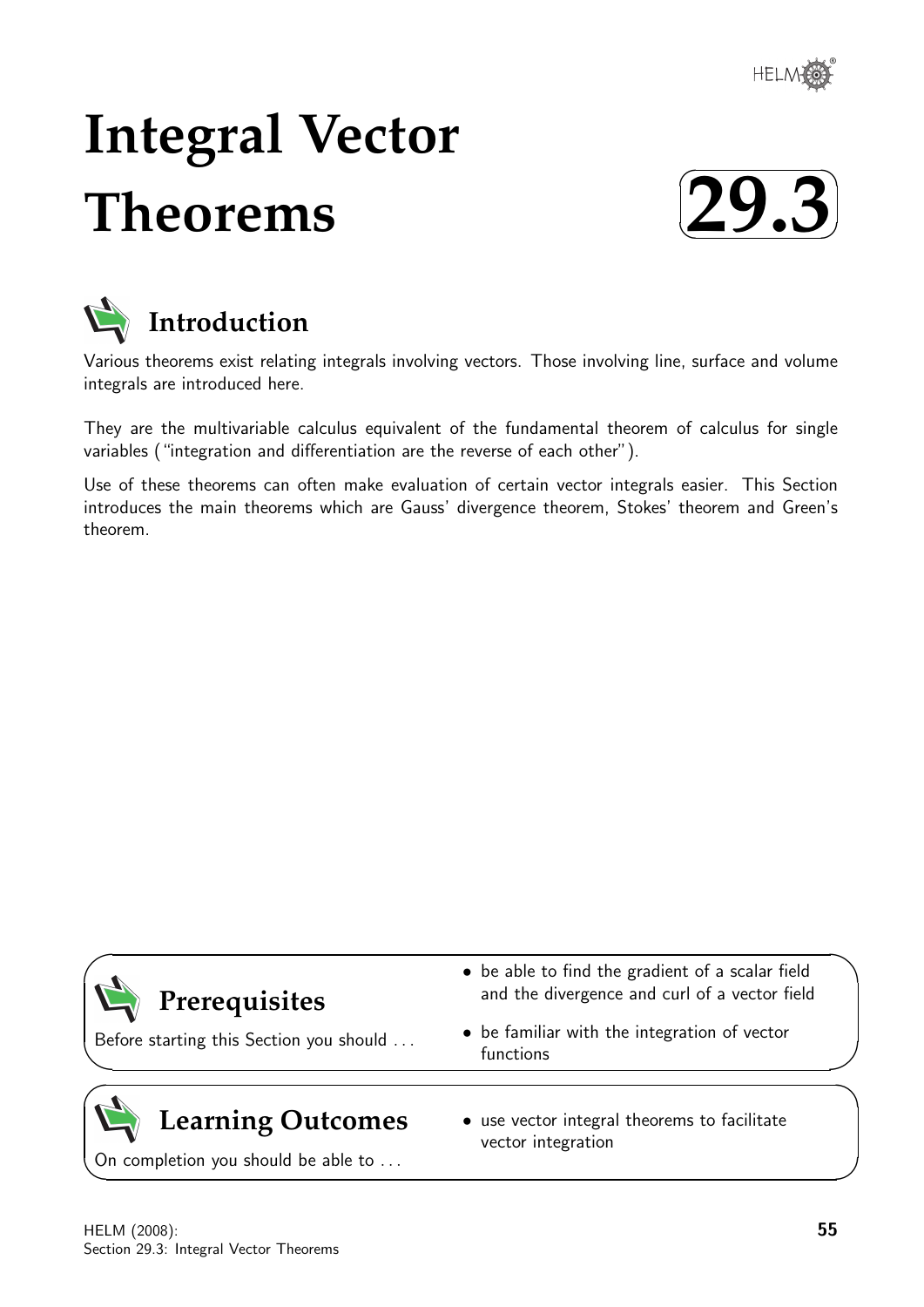## **1. Stokes' theorem**

This is a theorem that equates a line integral to a surface integral. For any vector field  $F$  and a contour  $C$  which bounds an area  $S$ .



Figure 16: A surface for Stokes' theorem

**Notes** 

- (a)  $dS$  is a vector perpendicular to the surface S and  $dr$  is a line element along the contour C. The sense of  $dS$  is linked to the direction of travel along  $C$  by a right hand screw rule.
- (b) Both sides of the equation are scalars.
- (c) The theorem is often a useful way of calculating a line integral along a contour composed of several distinct parts (e.g. a square or other figure).
- (d)  $\nabla \times F$  is a vector field representing the curl of the vector field F and may, alternatively, be written as curl  $F$ .

#### **Justification of Stokes' theorem**

Imagine that the surface S is divided into a set of infinitesimally small rectangles  $ABCD$  where the axes are adjusted so that AB and CD lie parallel to the new x-axis i.e.  $AB = \delta x$  and BC and AD lie parallel to the new y-axis i.e.  $BC = \delta y$ .

Now, g  $\mathcal{C}_{0}^{(n)}$  $\underline{F}\cdot \underline{dr}$  is calculated, where  $C$  is the boundary of a typical such rectangle.

The contributions along  $AB$ ,  $BC$ ,  $CD$  and  $DA$  are

$$
\underline{F}(x, y, 0) \cdot \underline{\delta x} = F_x(x, y, z) \delta x,
$$
  
\n
$$
\underline{F}(x + \delta x, y, 0) \cdot \underline{\delta y} = F_y(x + \delta x, y, z) \delta y,
$$
  
\n
$$
\underline{F}(x, y + \delta y, 0) \cdot (-\underline{\delta x}) = -F_x(x, y + \delta y, z) \delta x
$$
  
\n
$$
\underline{F}(x, y, 0) \cdot (-\underline{\delta x}) = -F_y(x, y, z) \delta y.
$$

Thus,

$$
\oint_C \underline{F} \cdot \underline{dr} \approx (F_x(x, y, z) - F_x(x, y + \delta y, z))\delta x + (F_y(x + \delta x, y, z) - F_y(x, y, z))\delta y
$$
\n
$$
\approx \frac{\partial F_y}{\partial x} \delta x \delta y - \frac{\partial F_x}{\partial y} \delta x \delta y
$$
\n
$$
\approx (\underline{\nabla} \times \underline{F})_z \delta S
$$
\n
$$
= (\nabla \times \underline{F}) \cdot dS
$$

as  $dS$  is perpendicular to the x- and  $y$ - axes.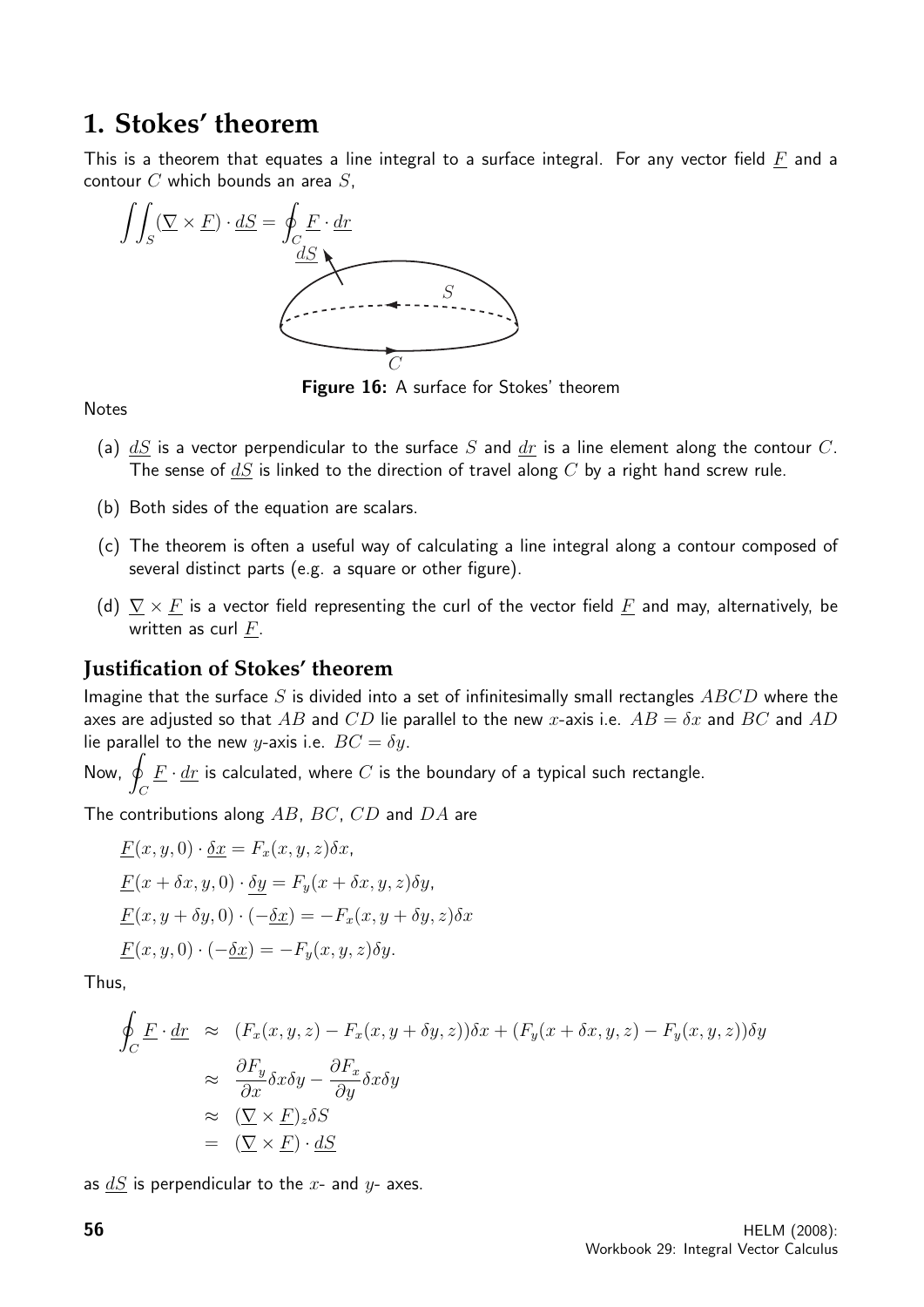

Thus, for each small rectangle,

$$
\oint_C \underline{F} \cdot \underline{dr} \approx (\nabla \times \underline{F}) \cdot \underline{dS}
$$

When the contributions over all the small rectangles are summed, the line integrals along the inner parts of the rectangles cancel and all that remains is the line integral around the outside of the surface S. The surface integrals sum. Hence, the theorem applies for the area S bounded by the contour  $C$ . While the above does not constitute a formal proof of Stokes' theorem, it does give an appreciation of the origin of the theorem.



Contributions cancel

Figure 17: Line integral cancellation and non-cancellation



Stokes' Theorem

$$
\oint_C \underline{F} \cdot \underline{dr} = \iint_S (\nabla \times \underline{F}) \cdot \underline{dS}
$$

The closed contour integral of the scalar product of a vector function with the vector along the contour is equal to the integral of the scalar product of the curl of that vector function and the unit normal, over the corresponding surface.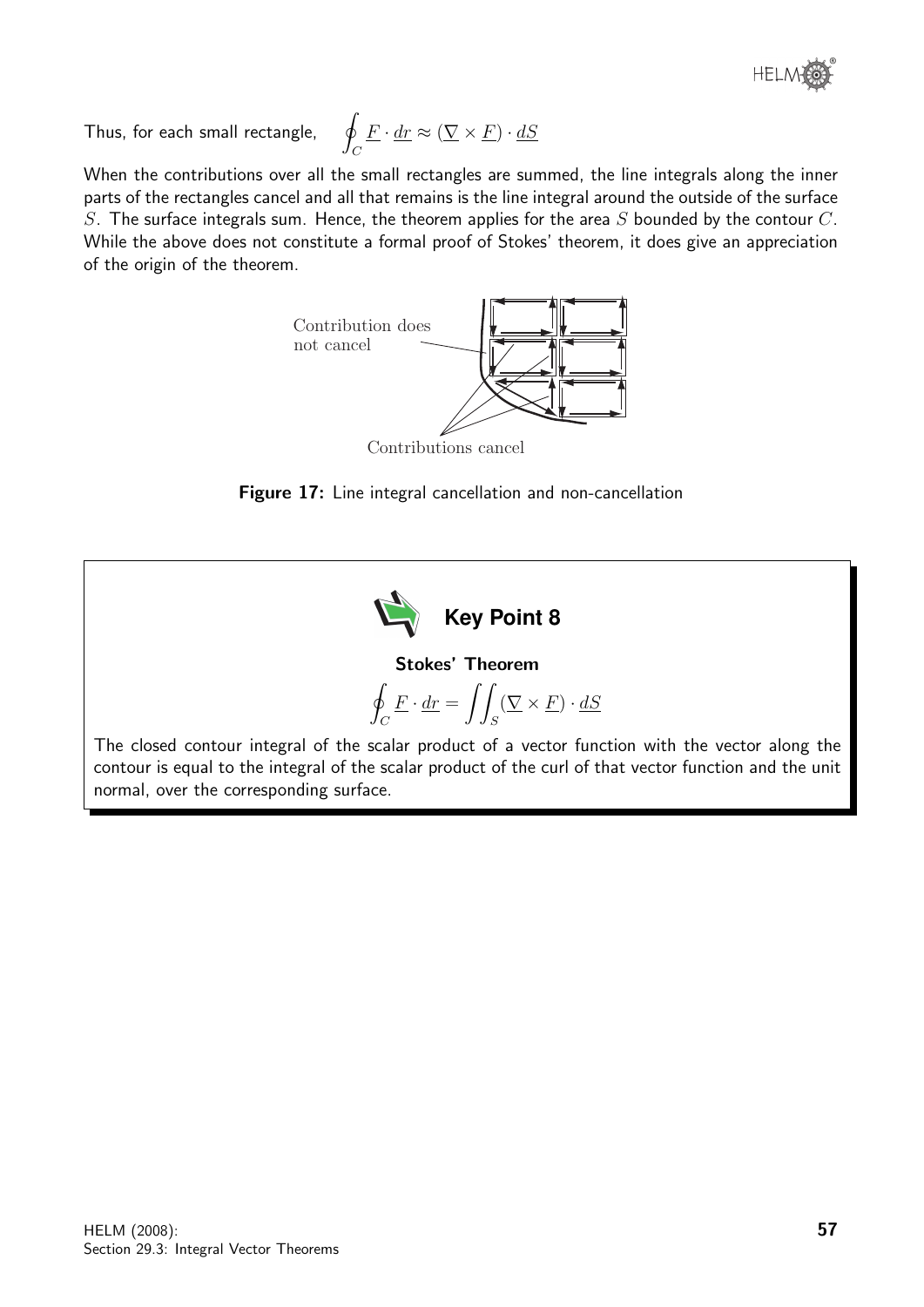

Verify Stokes' theorem for the vector function  $\underline{F} = y^2 \underline{i} - (x+z)j + yz \underline{k}$  and the unit square  $0 \le x \le 1$ ,  $0 \le y \le 1$ ,  $z = 0$ .

#### Solution

If  $\underline{F} = y^2 \underline{i} - (x + z) \underline{j} + yz \underline{k}$  then  $\nabla \times \underline{F} = (z + 1)\underline{i} + (-1 - 2y) \underline{k} = \underline{i} + (-1 - 2y) \underline{k}$  (as  $z = 0$ ). Note that  $\underline{dS} = dxdy\underline{k}$  so that  $(\nabla \times \underline{F}) \cdot \underline{dS} = (-1-2y)dydx$ 

Thus 
$$
\iint_S (\nabla \times \underline{F}) \cdot d\underline{S} = \int_{x=0}^1 \int_{y=0}^1 (-1 - 2y) dy dx
$$

$$
= \int_{x=0}^1 \left[ (-y - y^2) \right]_{y=0}^1 dx = \int_{x=0}^1 (-2) dx
$$

$$
= \left[ -2x \right]_0^1 = -2 + 0 = -2
$$

To evaluate  $\hat{q}$  $\mathcal C$  $\underline{F}\cdot \underline{dr}$ , we must consider the four sides separately. When  $y=0, \, \underline{F}=-xj$  and  $\underline{dr}=dx\underline{i}$  so  $\underline{F}\cdot \underline{dr}=0$  i.e. the contribution of this side to the integral is zero. When  $x=1$ ,  $\underline{F}=y^2\underline{i}-j$  and  $\underline{dr}=dyj$  so  $\underline{F}\cdot \underline{dr}=-dy$  so the contribution to the integral is  $\int_0^1$  $y=0$  $(-dy) = \begin{bmatrix} -y \end{bmatrix}$  $\vert$ <sup>1</sup> 0  $=-1.$ When  $y = 1$ ,  $\underline{F} = \underline{i} - x\underline{j}$  and  $\underline{dr} = -dx\underline{i}$  so  $\underline{F} \cdot \underline{dr} = -dx$  so the contribution to the integral is  $\int_0^1$  $x=0$  $(-dx) = \begin{bmatrix} -x \end{bmatrix}$  $\vert$ <sup>1</sup>  $\mathbf{0}$  $=-1.$ When  $x=0$ ,  $\underline{F}=y^2\underline{i}$  and  $\underline{dr}=-dy\overline{j}$  so  $\underline{F}\cdot \underline{dr}=0$  so the contribution to the integral is zero. The integral  $q$ C  $\underline{F}\cdot \underline{dr}$  is the sum of the contributions i.e.  $0-1-1+0=-2.$ Thus  $\int$ S  $(\nabla \times \underline{F}) \cdot dS = \emptyset$  $\mathcal C$  $\underline{F} \cdot \underline{dr} = -2$  i.e. Stokes' theorem has been verified.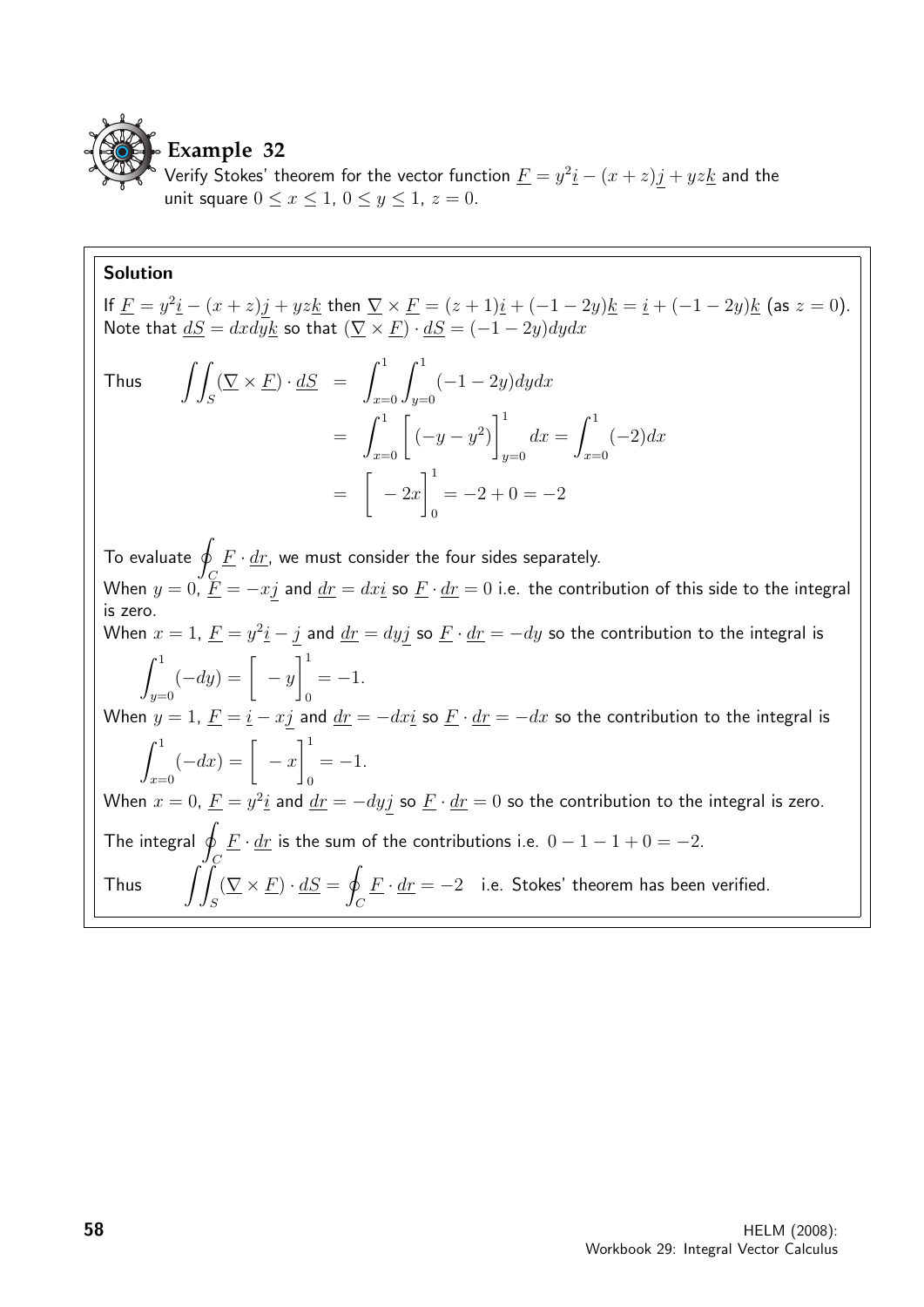

## **Example 33**

Using cylindrical polar coordinates verify Stokes' theorem for the function  $\underline{F}=\rho^2\hat{\phi}$ the circle  $\rho = a, z = 0$  and the surface  $\rho \le a, z = 0$ .

#### Solution

Firstly, find  $\oint \underline{F} \cdot \underline{dr}$ . This can be done by integrating along the contour  $\rho = a$  from  $\phi = 0$  to  $\mathcal{C}_{0}^{(n)}$  $\phi=2\pi.$  Here  $\underline{F}=a^2\hat{\phi}$  (as  $\rho=a)$  and  $\underline{dr}=a\;d\phi\;\hat{\phi}$  (remembering the scale factor) so  $\underline{F}\cdot d\underline{r}=a^3d\phi$ and hence  $\oint \underline{F} \cdot d\underline{r} = \int^{2\pi} a^3 d\phi = 2\pi a^3$  $C$   $J_0$ As  $\underline{F}=\rho^2\hat{\phi},~\underline{\nabla}\times\underline{F}=3\rho\hat{\underline{z}}$  and  $(\underline{\nabla}\times\underline{F})\cdot\underline{dS}=3\rho$  as  $\underline{dS}=\hat{\underline{z}}.$ Thus  $\int$ S  $(\nabla \times F) \cdot dS = \int^{2\pi}$  $\phi = 0$  $\int_0^1$  $\rho=0$  $3\rho \times \rho d\rho d\phi = \int^{2\pi}$  $\phi = 0$  $\int_a^a$  $\rho=0$  $3\rho^2 d\rho d\phi$  $= \int_{\phi=0}^{2\pi}$  $\rho^3\Big]^a$  $\rho=0$  $d\phi = \int^{2\pi}$ 0  $a^3d\phi=2\pi a^3$ Hence l.  $\mathcal{C}_{0}^{0}$  $\underline{F} \cdot \underline{dr} = \int$ S  $(\underline{\nabla} \times \underline{F}) \cdot \underline{dS} = 2\pi a^3$ 



#### **Example 34**

 $\overline{F}$  Find the closed line integral  $\overline{q}$ C  $\underline{F}\!\cdot\!\underline{dr}$  for the vector field  $\underline{F} = y^2\underline{i} + (x^2\!-\!z)j\!+\!2xy\underline{k}$ and for the contour  $ABCDEFGHA$  in Figure 18.



Figure 18: Closed contour ABCDEFGHA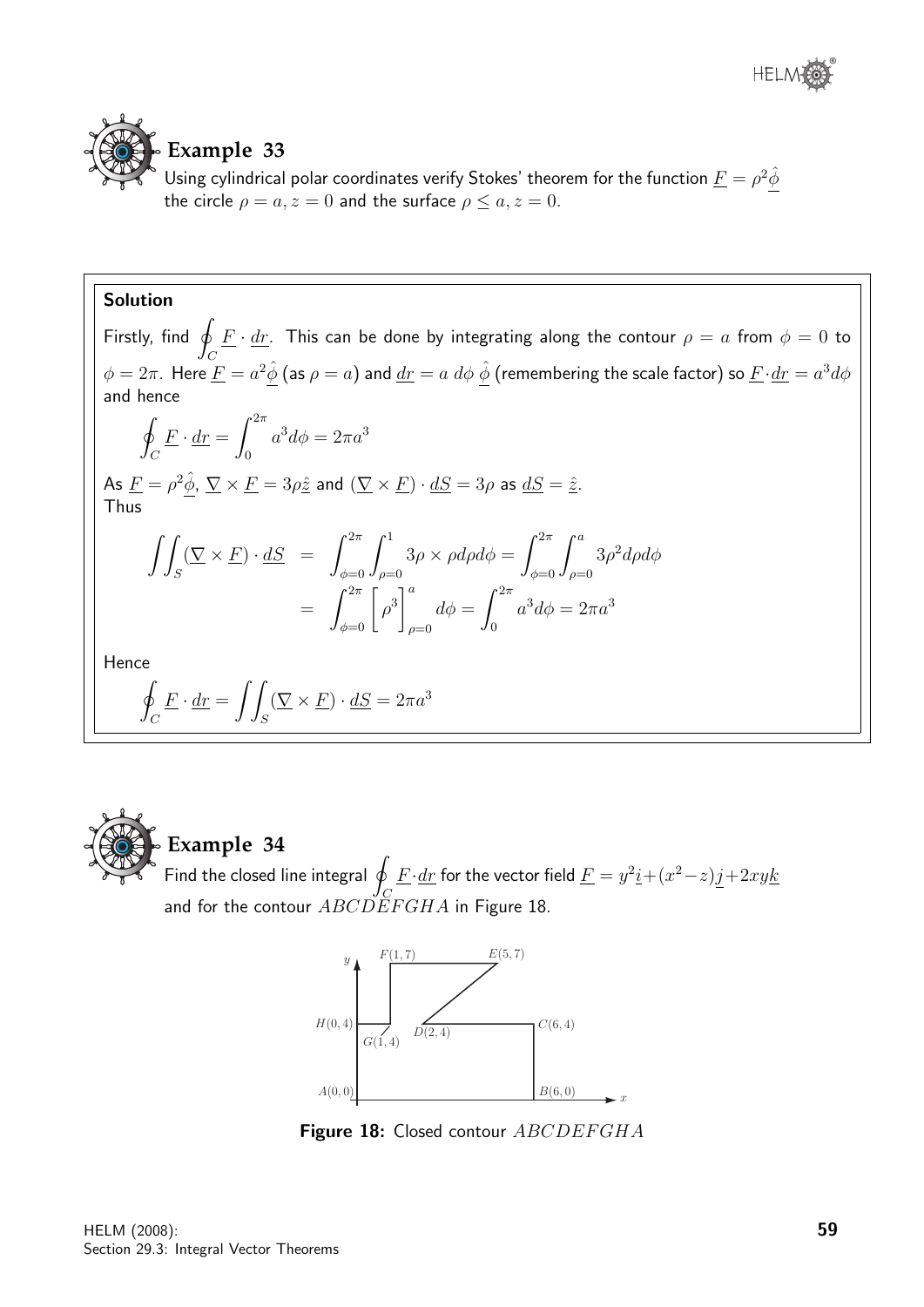#### Solution

To find the line integral directly would require eight line integrals i.e. along  $AB$ ,  $BC$ ,  $CD$ ,  $DE$ ,  $EF,\,FG,\,GH$  and  $HA.$  It is easier to carry out a surface integral to find  $\int\int$ S  $(\underline{\nabla} \times \underline{F}) \cdot \underline{dS}$  which is equal to the required line integral  $\oint \underline{F}\cdot \underline{dr}$  by Stokes' theorem.  $\mathcal{C}_{0}^{(n)}$ As  $\underline{F} = y^2 \underline{i} + (x^2-z) \underline{j} + 2xy \underline{k}, \ \underline{\nabla} \times \underline{F} =$  $\begin{array}{c} \hline \end{array}$  $i$  j  $k$ ∂ ∂x ∂ ∂y ∂ ∂z  $y^2$   $x^2 - z$  2xy  $=(2x+1)i-2yj+(2x-2y)k$ As the contour lies in the x-y plane, the unit normal is  $k$  and  $dS =$ Hence  $(\nabla \times F) \cdot dS = (2x - 2y)dxdy$ . To work out  $\iint (\nabla \times F) \cdot dS$ , it is necessary to divide the area inside the contour into two smaller areas i.e. the rectangle  $ABCDGH$  and the trapezium  $DEFG$ . On  $ABCDGH$ , the integral is  $\int_0^4$  $y=0$  $\int_0^6$  $x=0$  $(2x-2y)dxdy = \int_0^4$  $y=0$  $\left[x^2 - 2xy\right]_{x=0}^{6} dy = \int_{y=0}^{4}$  $y=0$  $(36 - 12y)dy$ =  $\sqrt{ }$  $36y - 6y^2\Big]^4$  $\mathbf{0}$  $= 36 \times 4 - 6 \times 16 - 0 = 48$ On  $DEFG$ , the integral is  $\int^7$  $y=4$  $\int y^{-2}$  $x=1$  $(2x - 2y)dxdy = \int_{y=4}^{7} [$  $x^2 - 2xy\bigg]^{y-2}$  $x=1$  $dy = \int^7$  $y=4$  $(-y^2 + 2y + 3)dy$ =  $\sqrt{ }$  $\frac{1}{2}$ 3  $y^3 + y^2 + 3y$  $\begin{bmatrix} 7 \end{bmatrix}$ 4  $=-\frac{343}{2}$ 3  $+49+21+$ 64 3  $-16 - 12 = -51$ So the full integral is,  $\int$ S  $(\nabla \times \underline{F}) \cdot \underline{dS} = 48 - 51 = -3.$ ∴ By Stokes' theorem,  $\Box$  $\mathcal{C}_{0}^{0}$  $\underline{F} \cdot \underline{dr} = -3$ 

From Stokes' theorem, it can be seen that surface integrals of the form  $\ \int\int (\overline{\nabla}\times \underline{F})\cdot \underline{dS}$  depend only on the contour bounding the surface and not on the internal part of the surface.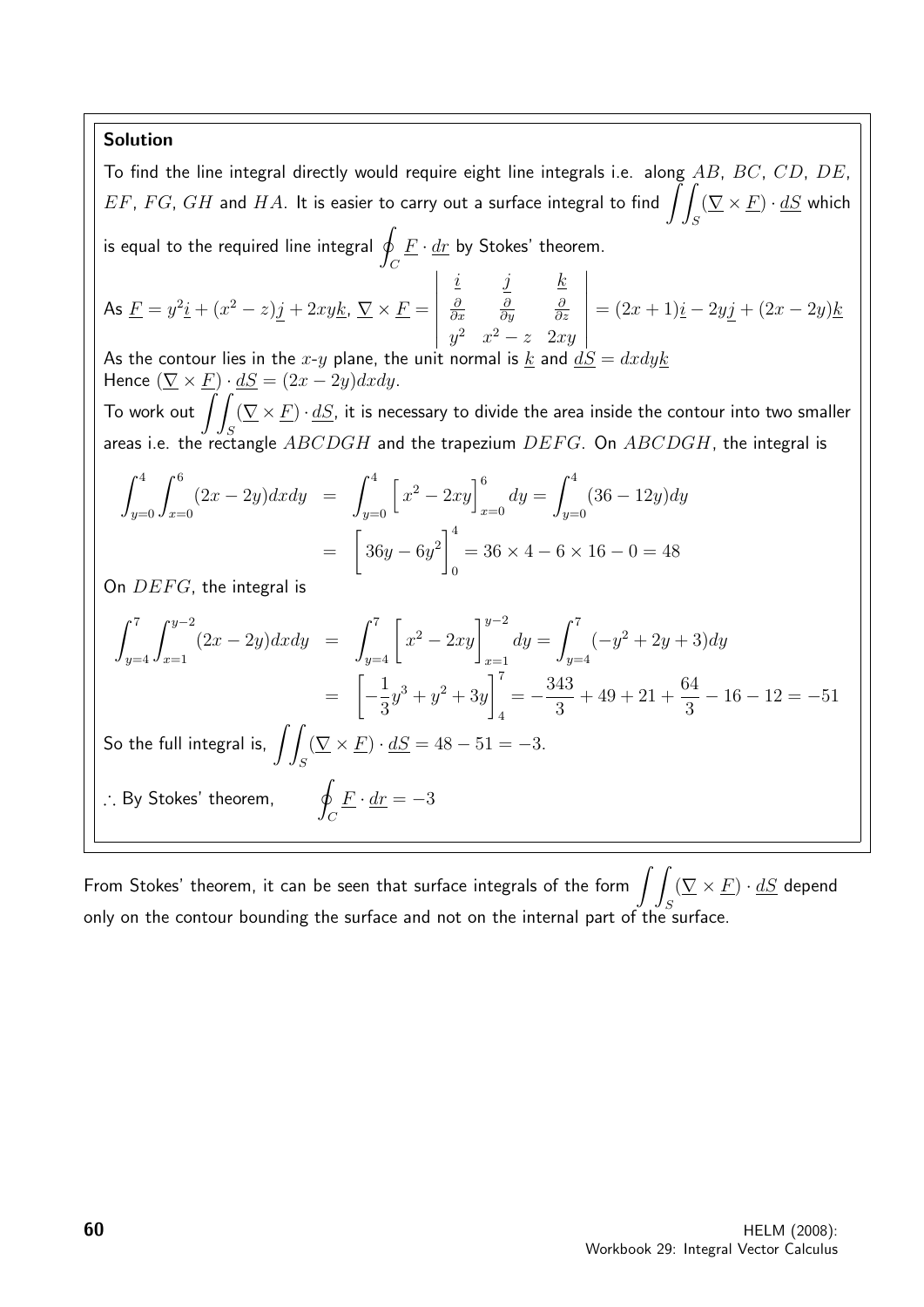



Verify Stokes' theorem for the vector field  $\underline{F} = x^2 \underline{i} + 2xyj + z \underline{k}$  and the triangle with vertices at  $(0, 0, 0)$ ,  $(3, 0, 0)$  and  $(3, 1, 0)$ .

First find the normal vector  $dS$ :

| Your solution                                                                                                                           |
|-----------------------------------------------------------------------------------------------------------------------------------------|
|                                                                                                                                         |
|                                                                                                                                         |
|                                                                                                                                         |
|                                                                                                                                         |
| <b>Answer</b>                                                                                                                           |
| dxdyk                                                                                                                                   |
| Then find the vector $\underline{\nabla} \times \underline{F}$ :                                                                        |
| Your solution                                                                                                                           |
|                                                                                                                                         |
|                                                                                                                                         |
|                                                                                                                                         |
|                                                                                                                                         |
| <b>Answer</b>                                                                                                                           |
| 2yk                                                                                                                                     |
| Now evaluate the double integral $\displaystyle\iint_S (\underline{\nabla}\times \underline{F})\cdot \underline{dS}$ over the triangle: |
| Your solution                                                                                                                           |
|                                                                                                                                         |
|                                                                                                                                         |
|                                                                                                                                         |

Answer

1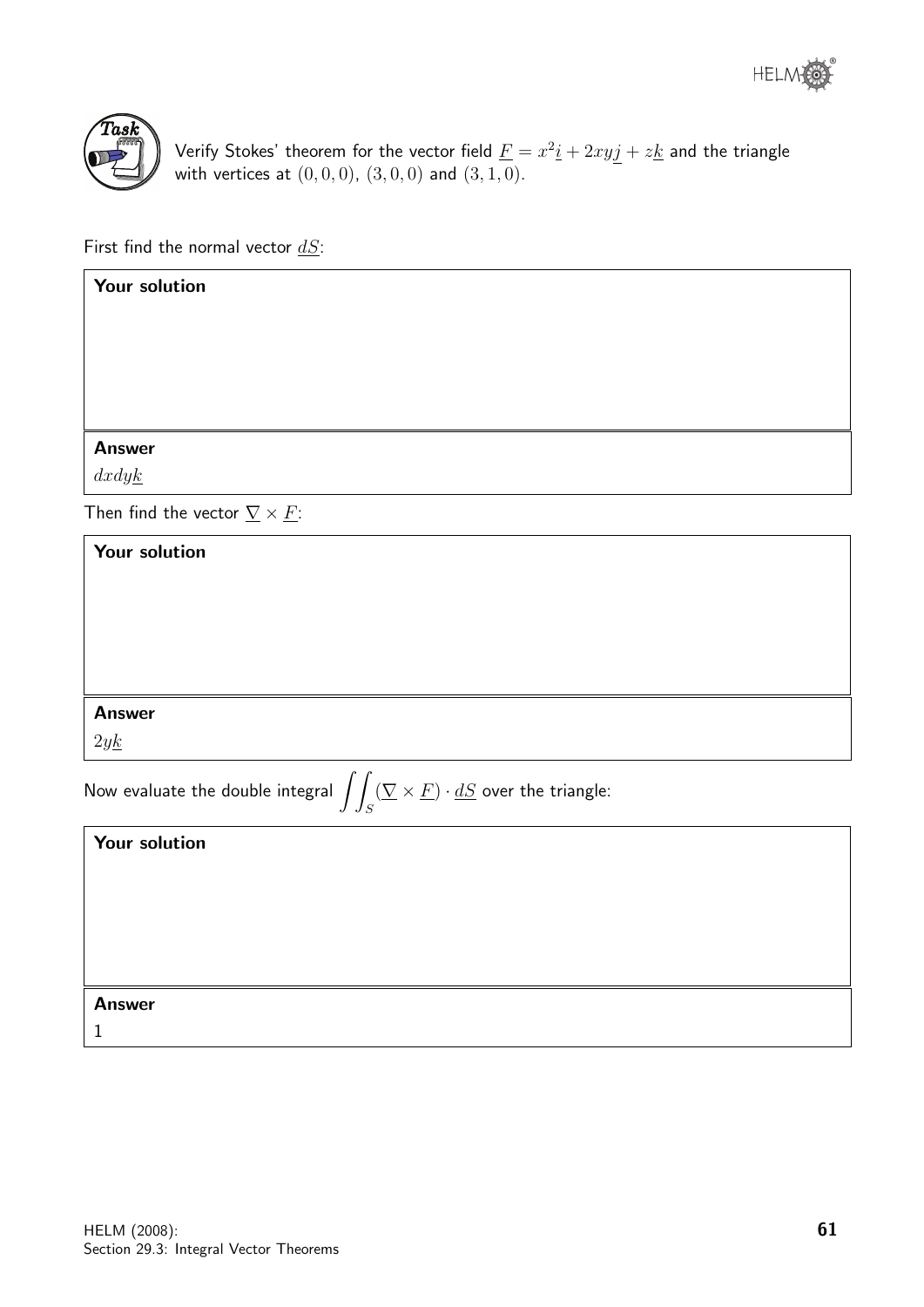Finally find the integral  $\int \underline{F} \cdot \underline{dr}$  along the 3 sides of the triangle and so verify that the two sides of the Stokes' theorem are equal:

#### Your solution

#### Answer

 $9 + 3 - 11 = 1$ , Both sides of Stokes' theorem have value 1.

#### **Exercises**

- 1. Using plane-polar coordinates (or cylindrical polar coordinates with  $z = 0$ ), verify Stokes' theorem for the vector field  $\underline{F} = \rho \hat{\rho} + \rho \cos \left( \frac{\pi \rho}{2} \right)$ 2  $\left(\frac{\hat{\phi}}{2}\right)$  and the semi-circle  $\rho\leq1$ ,  $-\frac{\pi}{2}\leq\phi\leq\frac{\pi}{2}$  $\frac{\pi}{2}$ .
- 2. Verify Stokes' theorem for the vector field  $\underline{F} = 2x\underline{i} + (y^2-z)\underline{j} + xz\underline{k}$  and the contour around the rectangle with vertices at  $(0, -2, 0)$ ,  $(2, -2, 0)$ ,  $(2, 0, 1)$  and  $(0, 0, 1)$ .
- 3. Verify Stokes' theorem for the vector field  $\underline{F} = -y\underline{i} + x\underline{j} + z\underline{k}$ 
	- (a) Over the triangle  $(0, 0, 0), (1, 0, 0), (1, 1, 0)$ .
	- (b) Over the triangle  $(1, 0, 0), (1, 1, 0), (1, 1, 1)$ .
- 4. Use Stokes' theorem to evaluate the integral

$$
\oint_C \underline{F} \cdot \underline{dr} \quad \text{where} \quad \underline{F} = \left(\sin(\frac{1}{x} + 1) + 5y\right)\underline{i} + (2x - e^{y^2})\underline{j}
$$

and C is the contour starting at  $(0, 0)$  and going to  $(5, 0)$ ,  $(5, 2)$ ,  $(6, 2)$ ,  $(6, 5)$ ,  $(3, 5)$ ,  $(3, 2)$ ,  $(0, 2)$  and returning to  $(0, 0)$ .

#### Answers

- 1. Both integrals give 0,
- 2. Both integrals give 1
- 3. (a) Both integrals give 1 (b) Both integrals give 0 (as  $\nabla \times F$  is perpendicular to  $dS$ )
- 4. –57,  $[\nabla \times F = -3k].$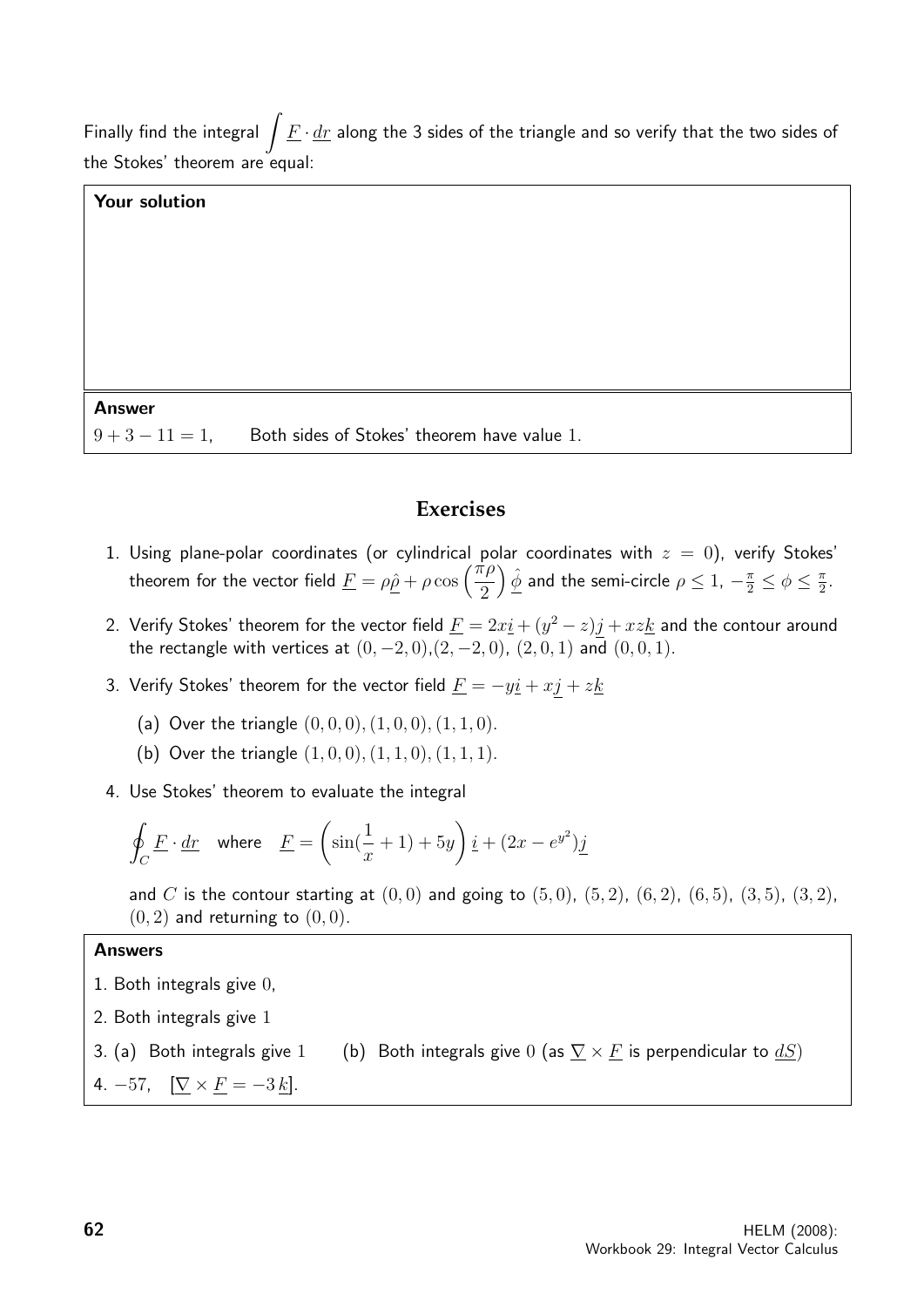

## **2. Gauss' theorem**

This is sometimes known as the **divergence theorem** and is similar in form to Stokes' theorem but equates a surface integral to a volume integral. Gauss' theorem states that for a volume  $V$ , bounded by a closed surface  $S$ , any 'well-behaved' vector field  $F$  satisfies

$$
\int \int_S \underline{F} \cdot \underline{dS} = \int \int \int_V \underline{\nabla} \cdot \underline{F} \, dV
$$

Notes:

- (a)  $dS$  is a unit normal pointing outwards from the interior of the volume V.
- (b) Both sides of the equation are scalars.
- (c) The theorem is often a useful way of calculating a surface integral over a surface composed of several distinct parts (e.g. a cube).
- (d)  $\nabla \cdot F$  is a scalar field representing the divergence of the vector field  $F$  and may, alternatively, be written as div  $F$ .
- (e) Gauss' theorem can be justified in a manner similar to that used for Stokes' theorem (i.e. by proving it for a small volume element, then summing up the volume elements and allowing the internal surface contributions to cancel.)

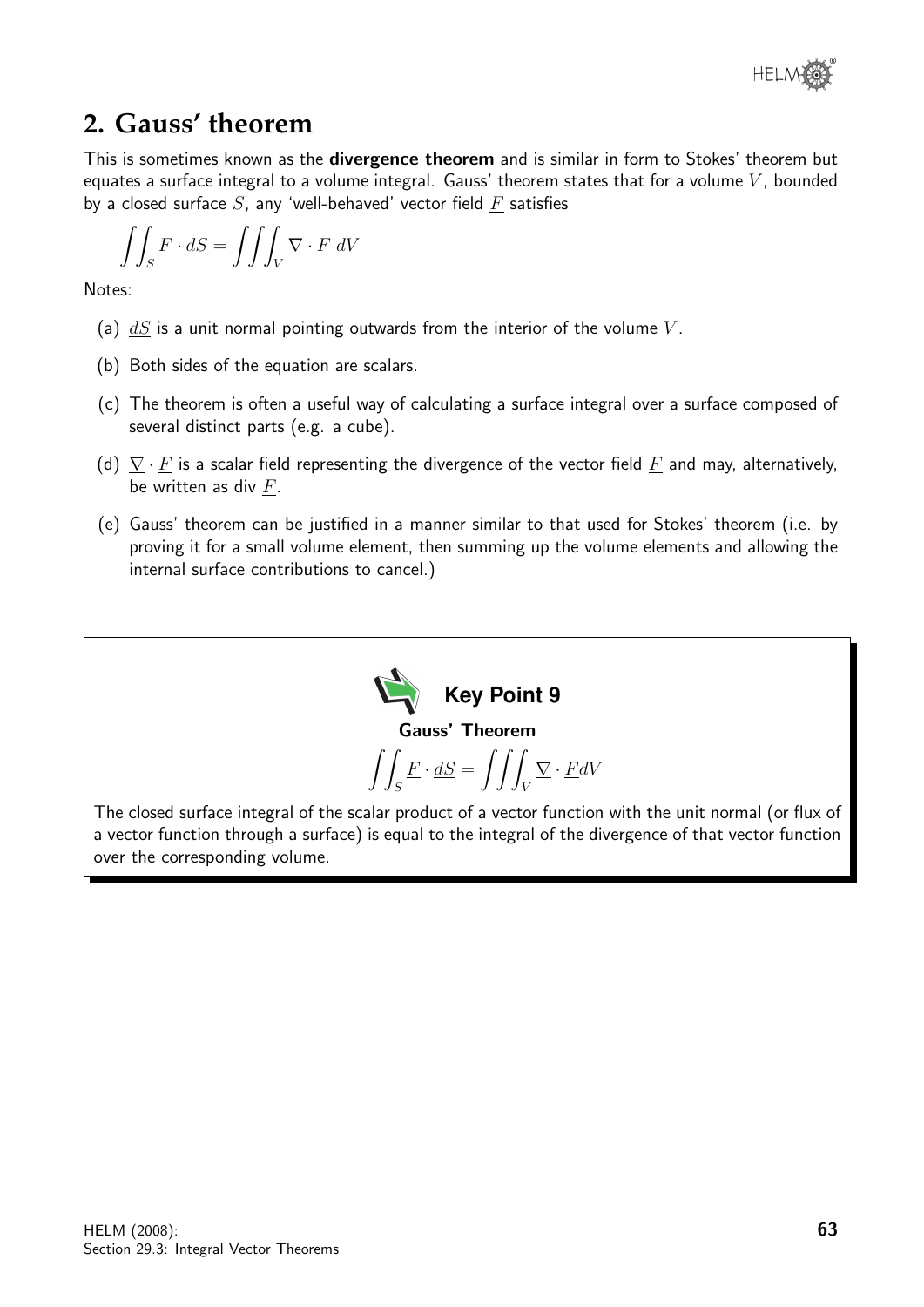

Verify Gauss' theorem for the unit cube  $0 \le x \le 1$ ,  $0 \le y \le 1$ ,  $0 \le z \le 1$  and the function  $\underline{F} = x\underline{i} + z\underline{j}$ 

Solution To find  $\int\! \int E \cdot dS$ , the integral must be evaluated for all six faces of the cube and the results S summed. On the face  $x = 0$ ,  $\underline{F} = zj$  and  $\underline{dS} = -i$  dydz so  $\underline{F} \cdot \underline{dS} = 0$  and  $\int$ S  $\underline{F}\cdot \underline{dS} = \int^1$  $\boldsymbol{0}$  $\int_0^1$  $\boldsymbol{0}$  $0 dydz = 0$ On the face  $x = 1$ ,  $\underline{F} = \underline{i} + z\underline{j}$  and  $\underline{dS} = \underline{i} dydz$  so  $\underline{F} \cdot \underline{dS} = 1 dydz$  and  $\int$ S  $\underline{F}\cdot \underline{dS} = \int^1$  $\boldsymbol{0}$  $\int_0^1$  $\boldsymbol{0}$  $1 \ dydz = 1$ On the face  $y = 0$ ,  $\underline{F} = x\underline{i} + z\underline{j}$  and  $\underline{dS} = -\underline{j} dx dz$  so  $\underline{F} \cdot \underline{dS} = -z dx dz$  and  $\int$ S  $\underline{F}\cdot \underline{dS} = -\int^1$ 0  $\int_0^1$  $\boldsymbol{0}$  $z \, dx dz = -\frac{1}{2}$ 2 On the face  $y = 1$ ,  $\underline{F} = x\underline{i} + z\underline{j}$  and  $\underline{dS} = \underline{j} dx dz$  so  $\underline{F} \cdot \underline{dS} = z dx dz$  and  $\int$ S  $\underline{F}\cdot \underline{dS} = \int^1$  $\mathbf{0}$  $\int_0^1$  $\mathbf{0}$  $z \, dx dz =$ 1 2 On the face  $z = 0$ ,  $\underline{F} = x\underline{i}$  and  $\underline{dS} = -\underline{k}$   $dydz$  so  $\underline{F} \cdot \underline{dS} = 0$   $dxdy$  and  $\int$ S  $\underline{F}\cdot \underline{dS} = \int^1$  $\boldsymbol{0}$  $\int_0^1$  $\boldsymbol{0}$  $0 dx dy = 0$ On the face  $z = 1$ ,  $\underline{F} = x\underline{i} + \underline{j}$  and  $\underline{dS} = \underline{k} dydz$  so  $\underline{F} \cdot \underline{dS} = 0 dxdy$  and  $\int$ S  $\underline{F}\cdot \underline{dS} = \int^1$  $\boldsymbol{0}$  $\int_0^1$  $\boldsymbol{0}$  $0 dx dy = 0$ Thus, summing over all six faces,  $\int$ S  $\underline{F} \cdot \underline{dS} = 0 + 1 - \frac{1}{2}$ 2  $+$ 1 2  $+ 0 + 0 = 1.$ To find  $\int \int$ V  $\overline{\nabla}\cdot \underline{F}$   $dV$  note that  $\overline{\nabla}\cdot \underline{F}=\frac{\partial}{\partial x}$  $\frac{\partial}{\partial x}x +$  $\partial$  $\frac{\partial}{\partial y}z = 1 + 0 = 1.$ So  $\int \int$ V  $\sum$  ·  $\underline{F}$  dV =  $\int_0^1$ 0  $\int_0^1$ 0  $\int_0^1$  $\boldsymbol{0}$  $1 \, dx dy dz = 1.$ So  $\int$ S  $\underline{F} \cdot \underline{dS} = \iint$ V  $\nabla \cdot \underline{F} \ dV = 1$  hence verifying Gauss' theorem.

Note: The volume integral needed just one triple integral, but the surface integral required six double integrals. Reducing the number of integrals is often the motivation for using Gauss' theorem.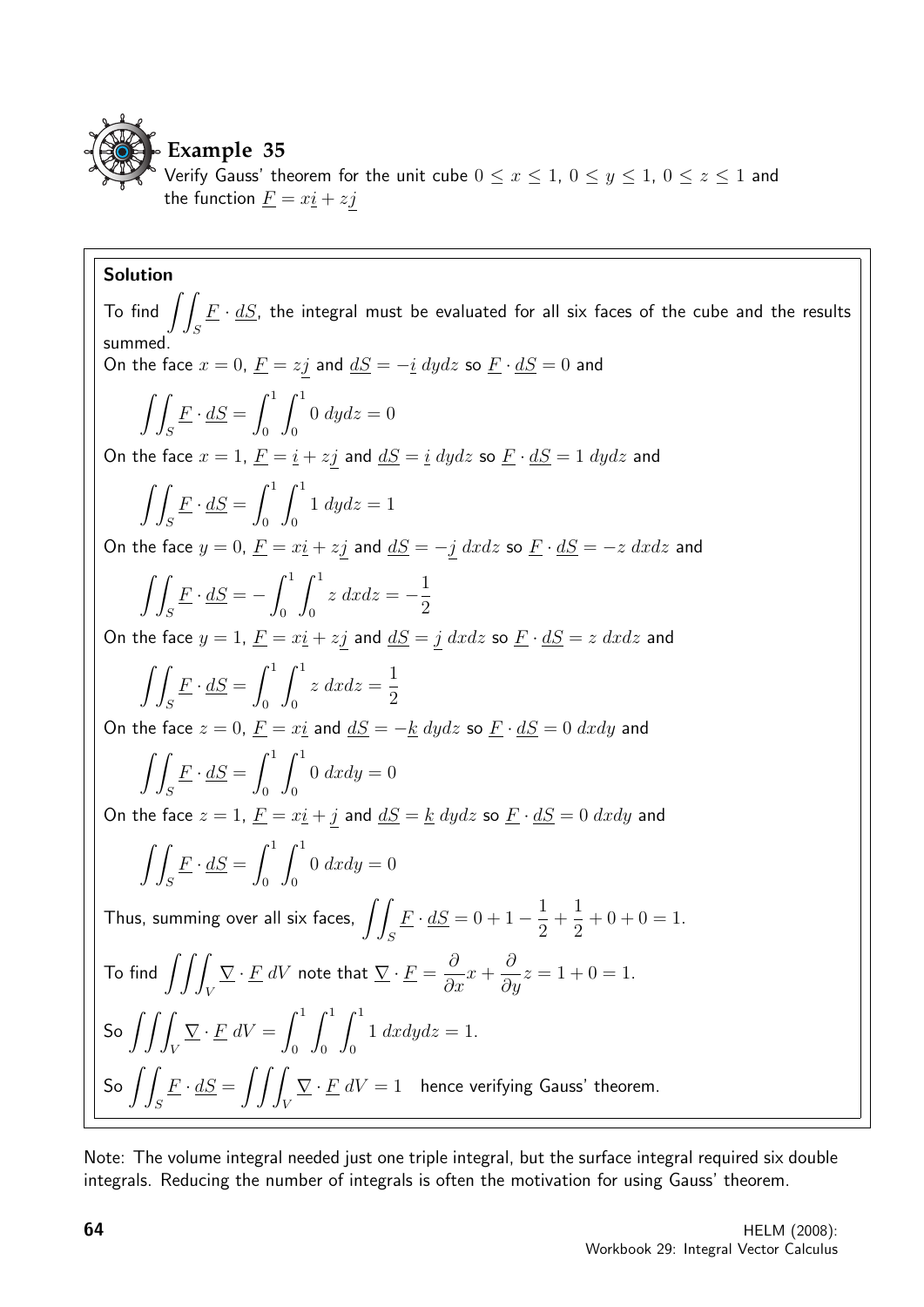

## **Example 36**

Use Gauss' theorem to evaluate the surface integral  $\int$ S  $\underline{F}\cdot \underline{dS}$  where  $\underline{F}$  is the vector field  $x^2 y \underline{i} + 2 x y j + z^3 \underline{k}$  and  $S$  is the surface of the unit cube  $0 \leq x \leq 1,$  $0 \le y \le 1, 0 \le z \le 1.$ 

#### Solution

Note that to carry out the surface integral directly will involve, as in Example 35, the evaluation of six double integrals. However, by Gauss' theorem, the same result comes from the volume integral  $\int \int$ V  $\overline{\nabla}\cdot \underline{F} \; dV$ . As  $\overline{\nabla}\cdot \underline{F}=2xy+2x+3z^2$ , we have the triple integral  $\int_0^1$ 0  $\int_0^1$ 0  $\int_0^1$ 0  $(2xy+2x+3z^2) dx dy dz$  $=$   $\int_1^1$ 0  $\int_0^1$ 0  $\sqrt{ }$  $x^2y + x^2 + 3xz^2$  $\vert$ <sup>1</sup>  $x=0$  $dydz=\int^1$ 0  $\int_0^1$ 0  $(y+1+3z^2)dydz$  $=\int_0^1$ 0  $\lceil 1 \rceil$ 2  $y^2 + y + 3yz^2$  $\vert$ <sup>1</sup>  $y=0$  $dz = \int_0^1$ 0 ( 1 2  $+1+3z^2)dz=\int_0^1$ 0 ( 3 2  $+3z^2)dz$ =  $\lceil 3 \rceil$ 2  $z + z^3\Big]^1$ 0 = 5 2

The six double integrals would also sum to  $\frac{5}{2}$  but this approach would require much more effort.

## **Engineering Example 5**

## **Gauss' law**

#### Introduction

From Gauss' theorem, it is possible to derive a result which can be used to gain insight into situations arising in Electrical Engineering. Knowing the electric field on a closed surface, it is possible to find the electric charge within this surface. Alternatively, in a sufficiently symmetrical situation, it is possible to find the electric field produced by a given charge distribution.

Gauss' theorem states

$$
\int \int_{S} \underline{F} \cdot \underline{dS} = \int \int \int_{V} \underline{\nabla} \cdot \underline{F} \, dV
$$

If  $\underline{F} = \underline{E}$ , the electric field, it can be shown that,

$$
\underline{\nabla} \cdot \underline{F} = \underline{\nabla} \cdot \underline{E} = \frac{q}{\varepsilon_0}
$$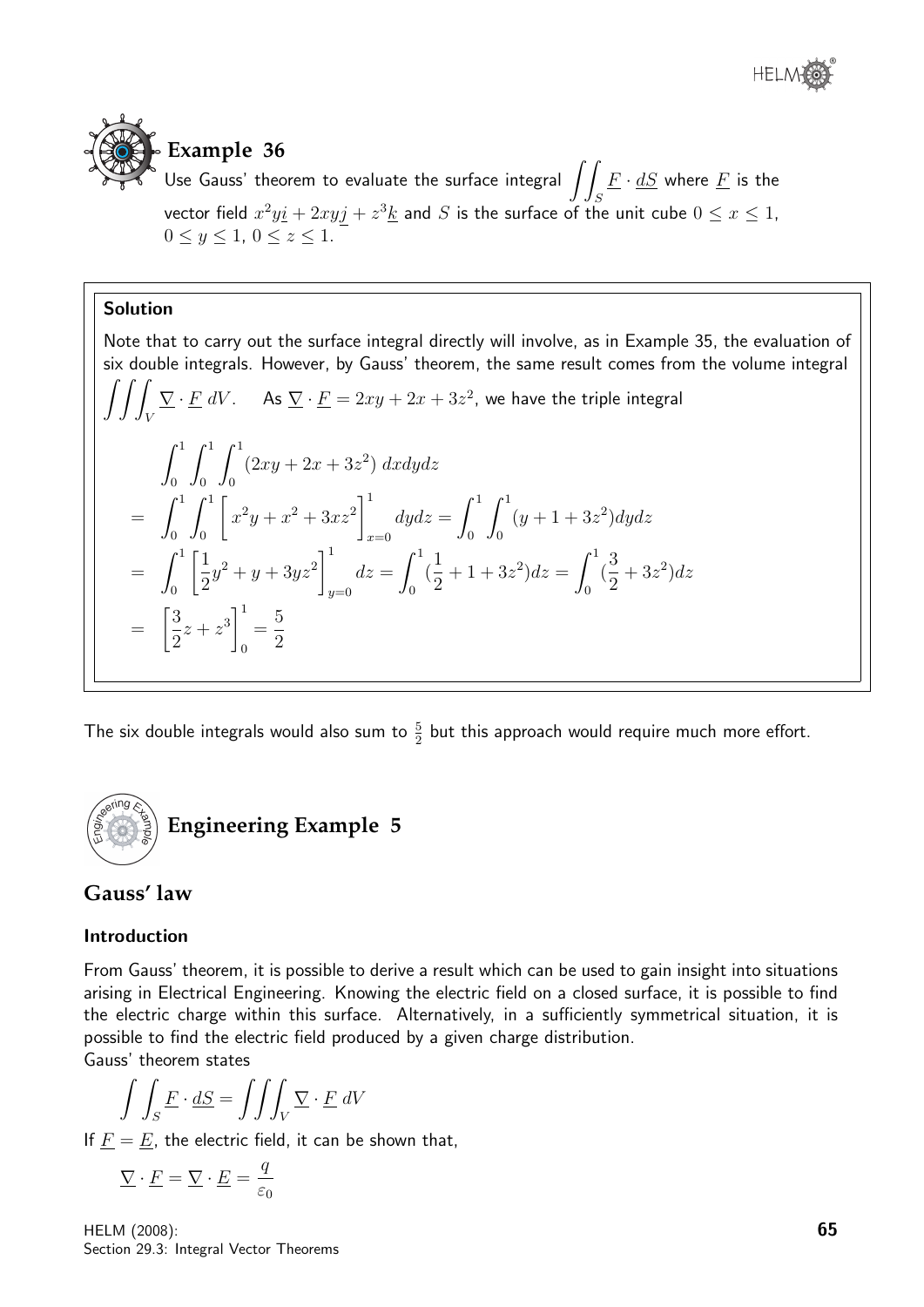where q is the amount of charge per unit volume, or charge density, and  $\varepsilon_0$  is the permittivity of free space:  $\varepsilon_0=10^{-9}/36\pi$  F m $^{-1}$   $\approx 8.84\times 10^{-12}$  F m $^{-1}$ . Gauss' theorem becomes in this case

$$
\int \int_{S} \underline{E} \cdot \underline{dS} = \int \int \int_{V} \underline{\nabla} \cdot \underline{E} \, dV = \int \int \int_{V} \frac{q}{\varepsilon_{0}} \, dV = \frac{1}{\varepsilon_{0}} \int \int \int_{V} q \, dV = \frac{Q}{\varepsilon_{0}}
$$

i.e.

$$
\int \int_S \underline{E} \cdot \underline{dS} = \frac{Q}{\varepsilon_0}
$$

which is known as Gauss' law. Here  $Q$  is the total charge inside the surface  $S$ .

Note: this is one of the important Maxwell's Laws.

#### Problem in words

A point charge lies at the centre of a cube. Given the electric field, find the magnitude of the charge, using Gauss' law .

#### Mathematical statement of problem

Consider the cube  $-\frac{1}{2} \leq x \leq \frac{1}{2}$  $\frac{1}{2}$ ,  $-\frac{1}{2} \leq y \leq \frac{1}{2}$  $\frac{1}{2}$ ,  $-\frac{1}{2} \leq z \leq \frac{1}{2}$  $\frac{1}{2}$  where the dimensions are in metres. A point charge Q lies at the centre of the cube. If the electric field on the top face  $(z=\frac{1}{2})$  $(\frac{1}{2})$  is given by

$$
\underline{E} = 10 \frac{x \underline{i} + y \underline{j} + z \underline{k}}{(x^2 + y^2 + z^2)^{\frac{3}{2}}}
$$

find the charge  $Q$  from Gauss' law.

$$
\left[\text{Hint}: \int_{x=-\frac{1}{2}}^{\frac{1}{2}} \int_{y=-\frac{1}{2}}^{\frac{1}{2}} \left(x^2 + y^2 + \frac{1}{4}\right)^{-\frac{3}{2}} dy dx = \frac{4\pi}{3}\right]
$$

#### Mathematical analysis

From Gauss' law

$$
\int \int_S \underline{E} \cdot \underline{dS} = \frac{Q}{\varepsilon_0}
$$

so

$$
Q = \varepsilon_0 \int \int_S \underline{E} \cdot \underline{dS} = 6\varepsilon_0 \int \int_{S(top)} \underline{E} \cdot \underline{dS}
$$

since, using the symmetry of the six faces of the cube, it is possible to integrate over just one of them (here the top face is chosen) and multiply by 6. On the top face

$$
\underline{E} = 10 \frac{x \underline{i} + y \underline{j} + \frac{1}{2} \underline{k}}{(x^2 + y^2 + \frac{1}{4})^{\frac{3}{2}}}
$$

and

 $dS =$  (element of surface area)  $\times$  (unit normal)  $= dx dy k$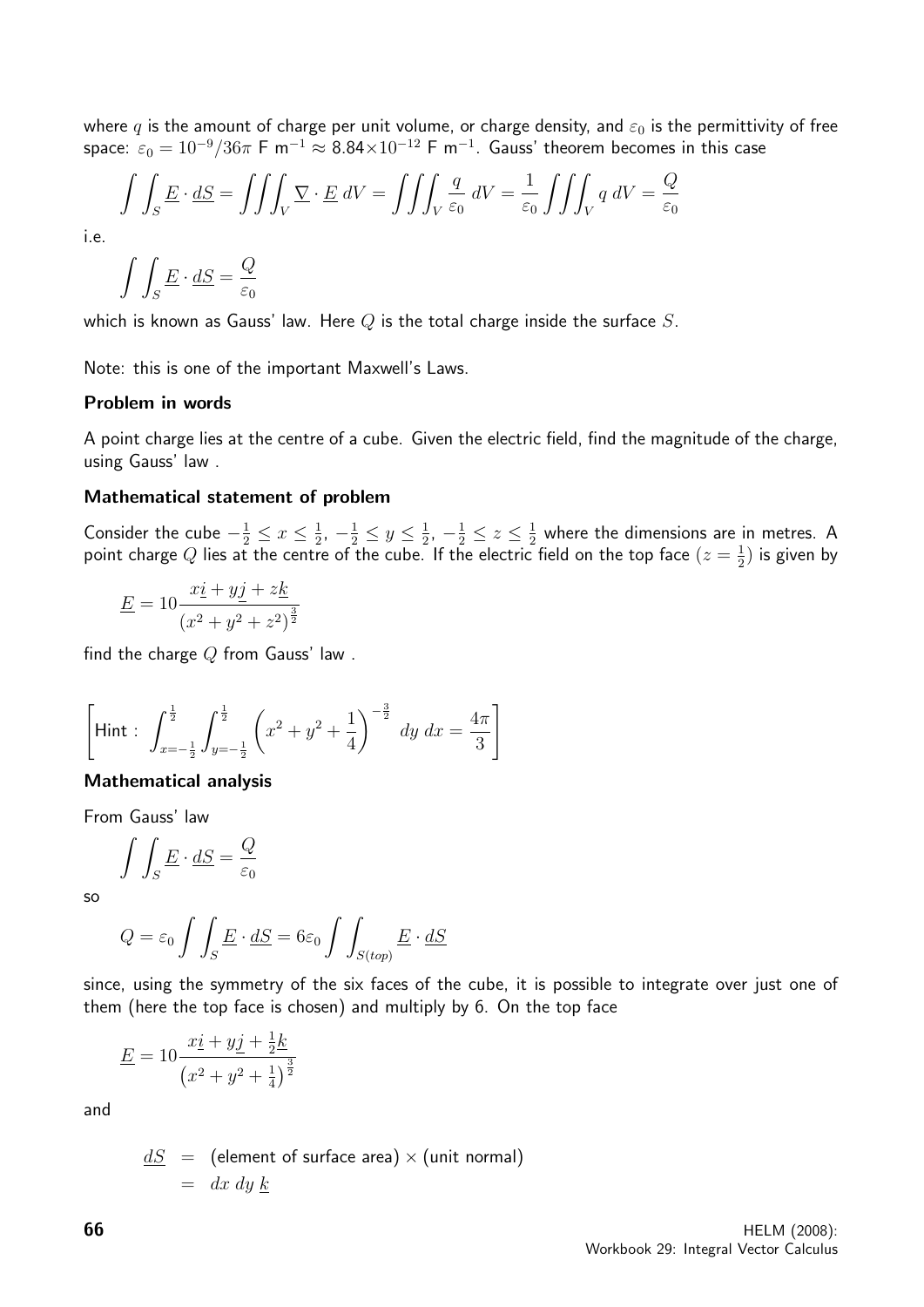

$$
\underline{E} \cdot \underline{dS} = 10 \frac{\frac{1}{2}}{(x^2 + y^2 + \frac{1}{4})^{\frac{3}{2}}} dy dx
$$

$$
= 5 \left(x^2 + y^2 + \frac{1}{4}\right)^{-\frac{3}{2}} dy dx
$$

Now

So

$$
\int \int_{S(top)} \underline{E} \cdot \underline{dS} = \int_{x=-\frac{1}{2}}^{\frac{1}{2}} \int_{y=-\frac{1}{2}}^{\frac{1}{2}} 5 \left( x^2 + y^2 + \frac{1}{4} \right)^{-\frac{3}{2}} dy dx
$$
  
=  $5 \times \frac{4\pi}{3}$  (using the hint)  
=  $\frac{20\pi}{3}$ 

So, from Gauss' law,

$$
Q = 6\varepsilon_0 \times \frac{20\pi}{3} = 40\pi\varepsilon_0 \approx 10^{-9} \text{C}
$$

#### Interpretation

Gauss' law can be used to find a charge from its effects elsewhere.

The form of  $\underline{E}=10$  $x\underline{i} + y\underline{j} + \frac{1}{2}$  $\frac{1}{2}$  $\left(x^2+y^2+\frac{1}{4}\right)$  $\frac{2}{\left(\frac{1}{4}\right)^{\frac{3}{2}}}$  comes from the fact that  $\underline{E}$  is radial and equals  $10$ r  $\frac{1}{r^3} = 10$  $\hat{r}$  $r^2$ 



## **Example 37**

Verify Gauss' theorem for the vector field  $\underline{F} = y^2 j - x z \underline{k}$  and the triangular prism with vertices at  $(0, 0, 0)$ ,  $(2, 0, 0)$ ,  $(0, 0, 1)$ ,  $(0, 4, 0)$ ,  $(2, 4, 0)$  and  $(0, 4, 1)$  (see Figure 19).



Figure 19: The triangular prism defined by six vertices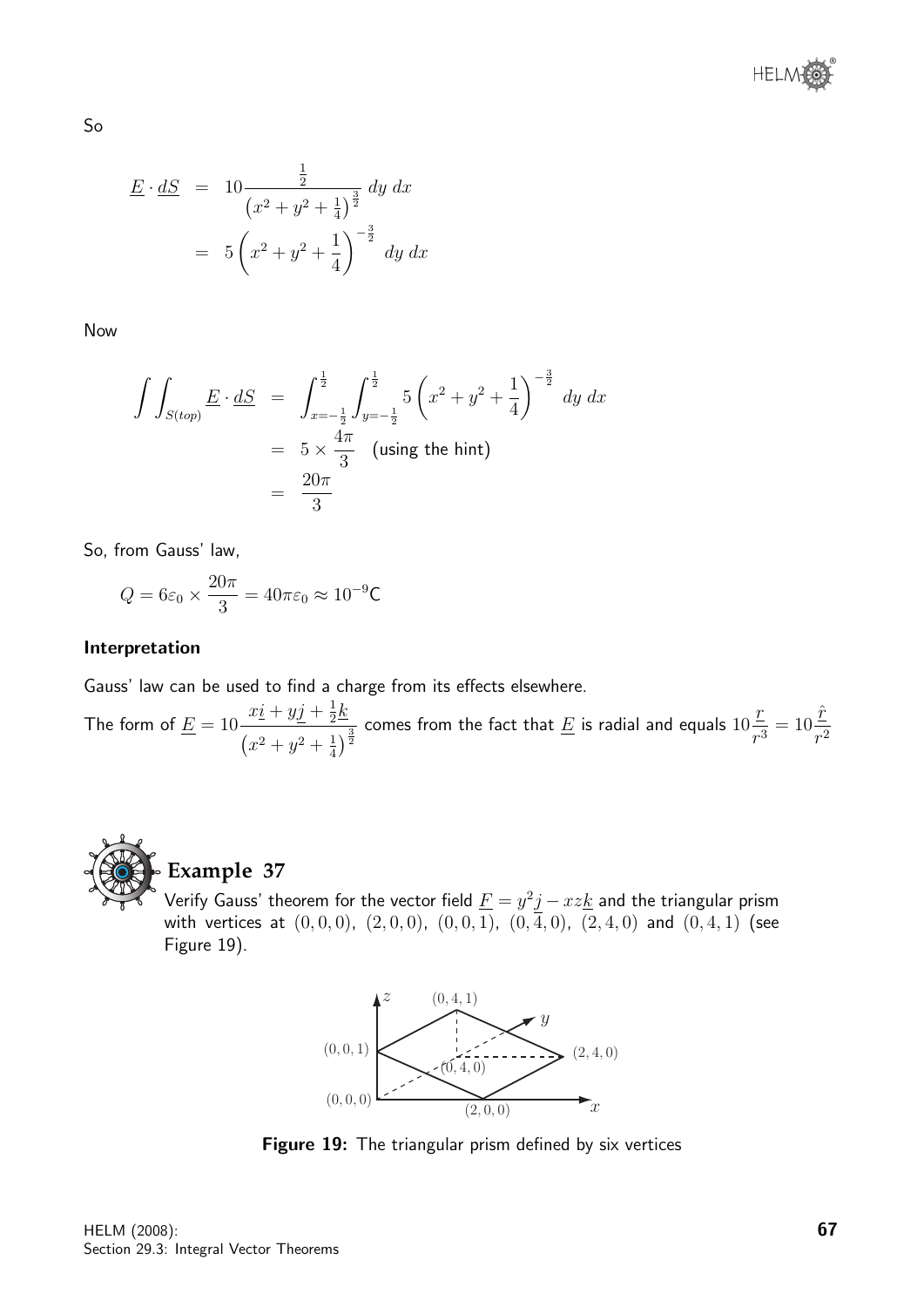#### Solution

As 
$$
\underline{F} = y^2 \underline{j} - xz \underline{k}
$$
,  $\underline{\nabla} \cdot \underline{F} = 0 + 2y - x = 2y - x$ .  
Thus

$$
\iiint_V \nabla \cdot \underline{F}dV = \int_{x=0}^2 \int_{y=0}^4 \int_{z=0}^{1-x/2} (2y-x)dzdydx
$$
  
\n
$$
= \int_{x=0}^2 \int_{y=0}^4 \left[ 2yz - xz \right]_{z=0}^{1-x/2} dydx = \int_{x=0}^2 \int_{y=0}^4 (2y - xy - x + \frac{1}{2}x^2) dydx
$$
  
\n
$$
= \int_{x=0}^2 \left[ y^2 - \frac{1}{2}xy^2 - xy + \frac{1}{2}x^2y \right]_{y=0}^4 dx = \int_{x=0}^2 (16 - 12x + 2x^2) dx
$$
  
\n
$$
= \left[ 16x - 6x^2 + \frac{2}{3}x^3 \right]_0^2 = \frac{40}{3}
$$

To work out  $\int\! \int \underline{F}\cdot \underline{dS}$ , it is necessary to consider the contributions from the five faces separately. On the front face,  $y = 0$ ,  $\underline{F} = -xz\underline{k}$  and  $\underline{dS} = -j$  thus  $\underline{F} \cdot \underline{dS} = 0$  and the contribution to the integral is zero. On the back face,  $y = 4$ ,  $\underline{F} = 16\underline{j} - xz\underline{k}$  and  $\underline{dS} = \underline{j}$  thus  $\underline{F} \cdot \underline{dS} = 16$  and the contribution to the

$$
integral\ is
$$

$$
\int_{x=0}^{2} \int_{z=0}^{1-x/2} 16dz dx = \int_{x=0}^{2} \left[ 16z \right]_{z=0}^{1-x/2} dx = \int_{x=0}^{2} 16(1-x/2) dx = \left[ 16x - 4x^2 \right]_0^2 = 16.
$$

On the left face,  $x=0$ ,  $\underline{F}=y^2j$  and  $\underline{dS}=-\underline{i}$  thus  $\underline{F}\cdot\underline{dS}=0$  and the contribution to the integral is zero. On the bottom face,  $z = 0$ ,  $\underline{F} = y^2 j$  and  $\underline{dS} = -\underline{k}$  thus  $\underline{F} \cdot \underline{dS} = 0$  and the contribution to the integral is zero. On the top right (sloping) face,  $z=1-x/2$ ,  $\underline{F}=y^2\underline{j}+(\frac{1}{2}x^2-x)\underline{k}$  and the unit normal  $\underline{\hat{n}}=\frac{1}{\sqrt{2}}$  $\overline{5}\overline{1}+\frac{2}{\sqrt{2}}$  $\frac{1}{5}$ Thus  $\underline{dS} = \begin{bmatrix} \frac{1}{\sqrt{2}} & 1 \\ 1 & \frac{1}{\sqrt{2}} & 1 \end{bmatrix}$  $\overline{5}$  $\frac{i}{\sqrt{2}}$  $\frac{d^2}{d^2\hbar} \frac{1}{d^2} dy dw$  where  $dw$  measures the distance along the slope for a constant  $y.$ As  $dw = \frac{\sqrt{5}}{2}$ √  $\frac{\sqrt{5}}{2}dx$ ,  $\underline{dS} = \left[\frac{1}{2}\right]$  $\frac{1}{2}\underline{i}+\underline{k}\big]$   $dydx$  thus  $\underline{F}\cdot\underline{dS}=16$  and the contribution to the integral is

$$
\int_{x=0}^{2} \int_{y=0}^{4} \left(\frac{1}{2}x^2 - x\right) dy dx = \int_{x=0}^{2} (2x^2 - 4x) dx = \left[\frac{2}{3}x^3 - 2x^2\right]_0^2 = -\frac{8}{3}.
$$

Adding the contributions,  $\int f$ S  $\underline{F} \cdot \underline{dS} = 0 + 16 + 0 + 0 - \frac{8}{3}$ 3 = 40 3 .

Thus 
$$
\iint_S \underline{F} \cdot \underline{dS} = \iiint_V \nabla \cdot \underline{F} dV = \frac{40}{3}
$$
 hence verifying Gauss' divergence theorem.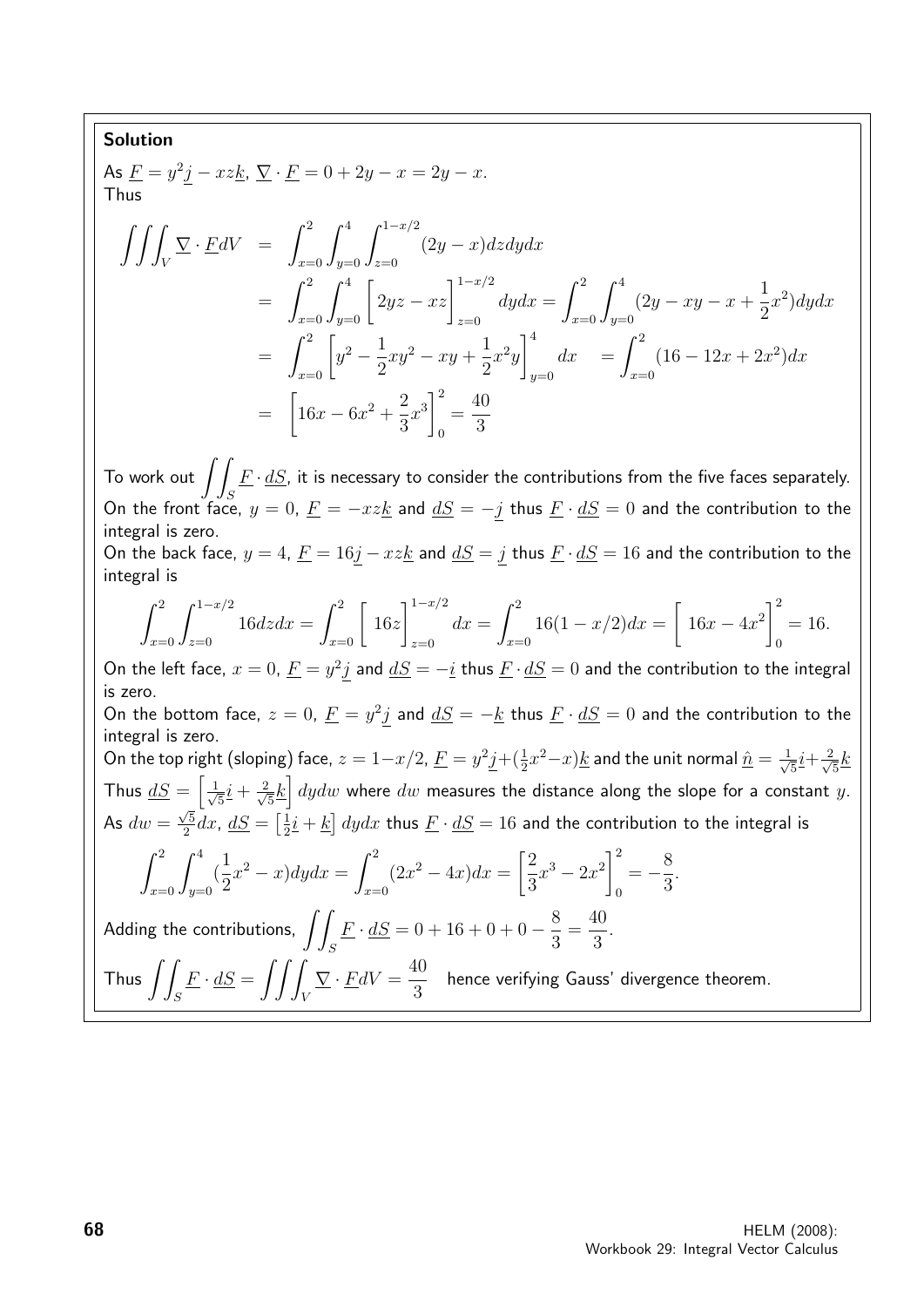

## **Field strength around a charged line**

#### Problem in words

Find the electric field strength at a given distance from a uniformly charged line.

#### Mathematical statement of problem

Determine the electric field at a distance r from a uniformly charged line (charge per unit length  $\rho_L$ ). You may assume from symmetry that the field points directly away from the line.



Figure 20: Field strength around a line charge

#### Mathematical analysis

Imagine a cylinder a distance r from the line and of length  $l$  (see Figure 20). From Gauss' law

 $\int$ S  $\underline{E}\cdot \underline{dS}=\frac{Q}{\varepsilon}$  $\varepsilon_0$ 

As the charge per unit length is  $\rho_L$ , then the right-hand side equals  $\rho_L l/\varepsilon_0$ . On the left-hand side, the integral can be expressed as the sum

$$
\int \int_{S} \underline{E} \cdot \underline{dS} = \int \int_{S(ends)} \underline{E} \cdot \underline{dS} + \int \int_{S(curved)} \underline{E} \cdot \underline{dS}
$$

Looking first at the circular ends of the cylinder, the fact that the field lines point radially away from the charged line implies that the electric field is in the plane of these circles and has no normal component. Therefore  $E \cdot dS$  will be zero for these ends.

Next, over the curved surface of the cylinder, the electric field is normal to it, and the symmetry of the problem implies that the strength of the electric field will be constant (here denoted by  $E$ ). Therefore the integral = Total curved surface area  $\times$  Field strength =  $2\pi r lE$ .

So, by Gauss' law

$$
\int \int_{S(ends)} \underline{E} \cdot \underline{dS} + \int \int_{S(curved)} \underline{E} \cdot \underline{dS} = \frac{Q}{\varepsilon_0}
$$

or

$$
0 + 2\pi r l E = \frac{\rho_L l}{\varepsilon_0}
$$

#### Interpretation

Hence, the field strength E is given by  $E = \frac{\rho_L}{g}$  $2\pi\varepsilon_0r$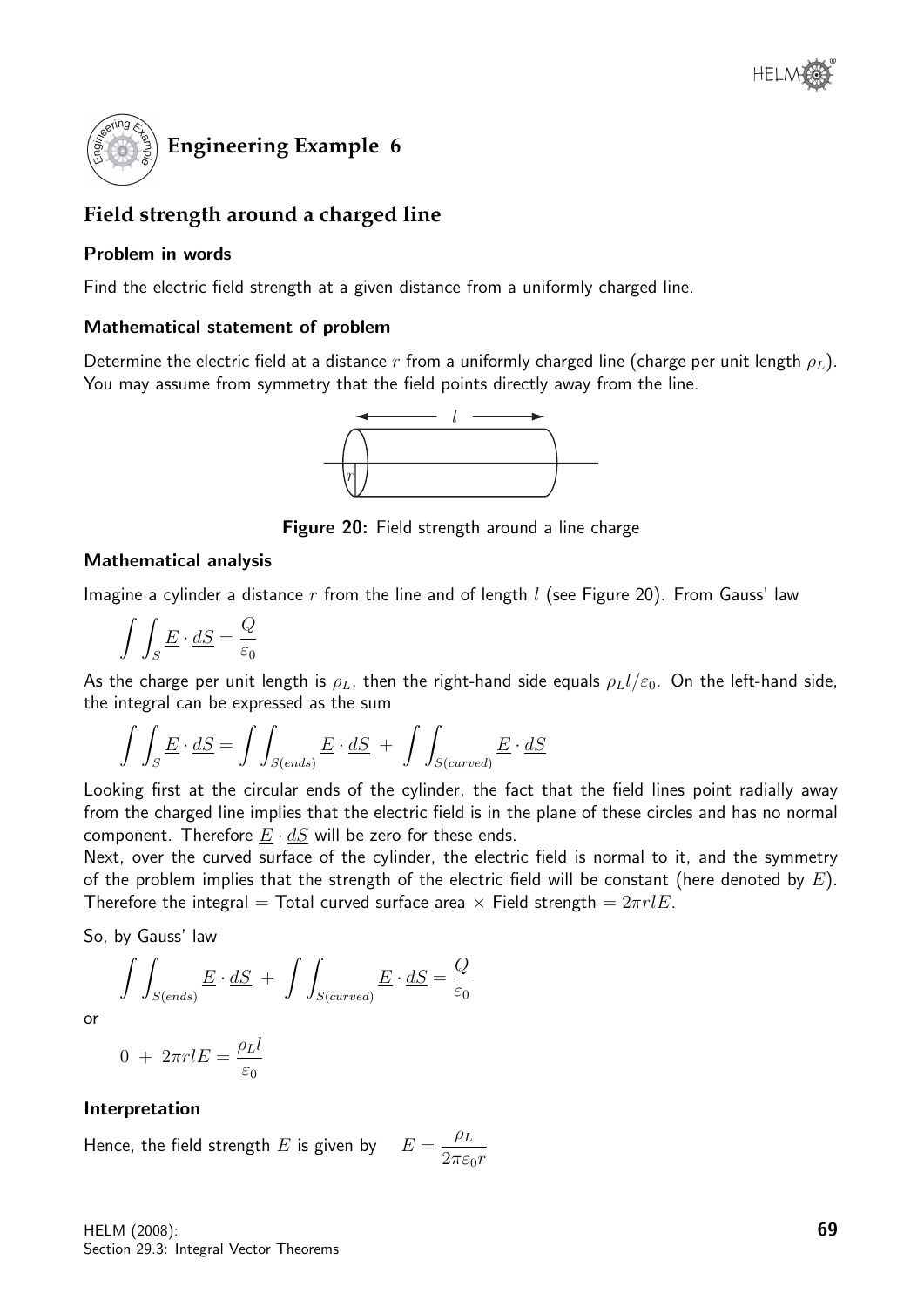

## **Engineering Example 7**

## **Field strength on a cylinder**

#### Problem in words

Given the electric field  $E$  on the surface of a cylinder, use Gauss' law to find the charge per unit length.

#### Mathematical statement of problem

On the surface of a long cylinder of radius  $a$  and length  $l$ , the electric field is given by

$$
\underline{E} = \frac{\rho_L}{2\pi\varepsilon_0} \, \frac{(a + b\cos\theta)\,\hat{\underline{r}} - b\sin\theta\,\hat{\underline{\theta}}}{(a^2 + 2ab\cos\theta + b^2)}
$$

(using cylindrical polar co-ordinates) due to a line of charge a distance  $b$  ( $\lt a$ ) from the centre of the cylinder. Using Gauss' law , find the charge per unit length.

$$
\mathsf{Hint}:
$$

$$
\text{Hint:} \qquad \int_0^{2\pi} \frac{a + b\cos\theta}{(a^2 + 2ab\cos\theta + b^2)} \, d\theta = \frac{2\pi}{a}
$$

#### Mathematical analysis

Consider a cylindrical section - as in the previous example, there are no contributions from the ends of the cylinder since the electric field has no normal component here. However, on the curved surface

$$
\underline{dS} = a \; d\theta \; dz \; \hat{\underline{r}}
$$

so

$$
\underline{E} \cdot \underline{dS} = \frac{\rho_L}{2\pi\varepsilon_0} \frac{a + b\cos\theta}{(a^2 + 2ab\cos\theta + b^2)} a \, d\theta \, dz
$$

Integrating over the curved surface of the cylinder

$$
\int \int_{S} \underline{E} \cdot d\underline{S} = \int_{z=0}^{l} \int_{\theta=0}^{\theta=2\pi} \frac{a\rho_L}{2\pi\varepsilon_0} \frac{a+b\cos\theta}{(a^2+2ab\cos\theta+b^2)} d\theta dz
$$

$$
= \frac{a\rho_L l}{2\pi\varepsilon_0} \int_{0}^{2\pi} \frac{a+b\cos\theta}{(a^2+2ab\cos\theta+b^2)} d\theta
$$

$$
= \frac{\rho_L l}{\varepsilon_0} \quad \text{using the given result for the integral.}
$$

Then, if  $Q$  is the total charge inside the cylinder, from Gauss' law

$$
\frac{\rho_L l}{\varepsilon_0} = \frac{Q}{\varepsilon_0} \quad \text{so} \quad \rho_L = \frac{Q}{l} \quad \text{as one would expect.}
$$

#### Interpretation

Therefore the charge per unit length on the line of charge is given by  $\rho_L$  (i.e. the charge per unit length is constant).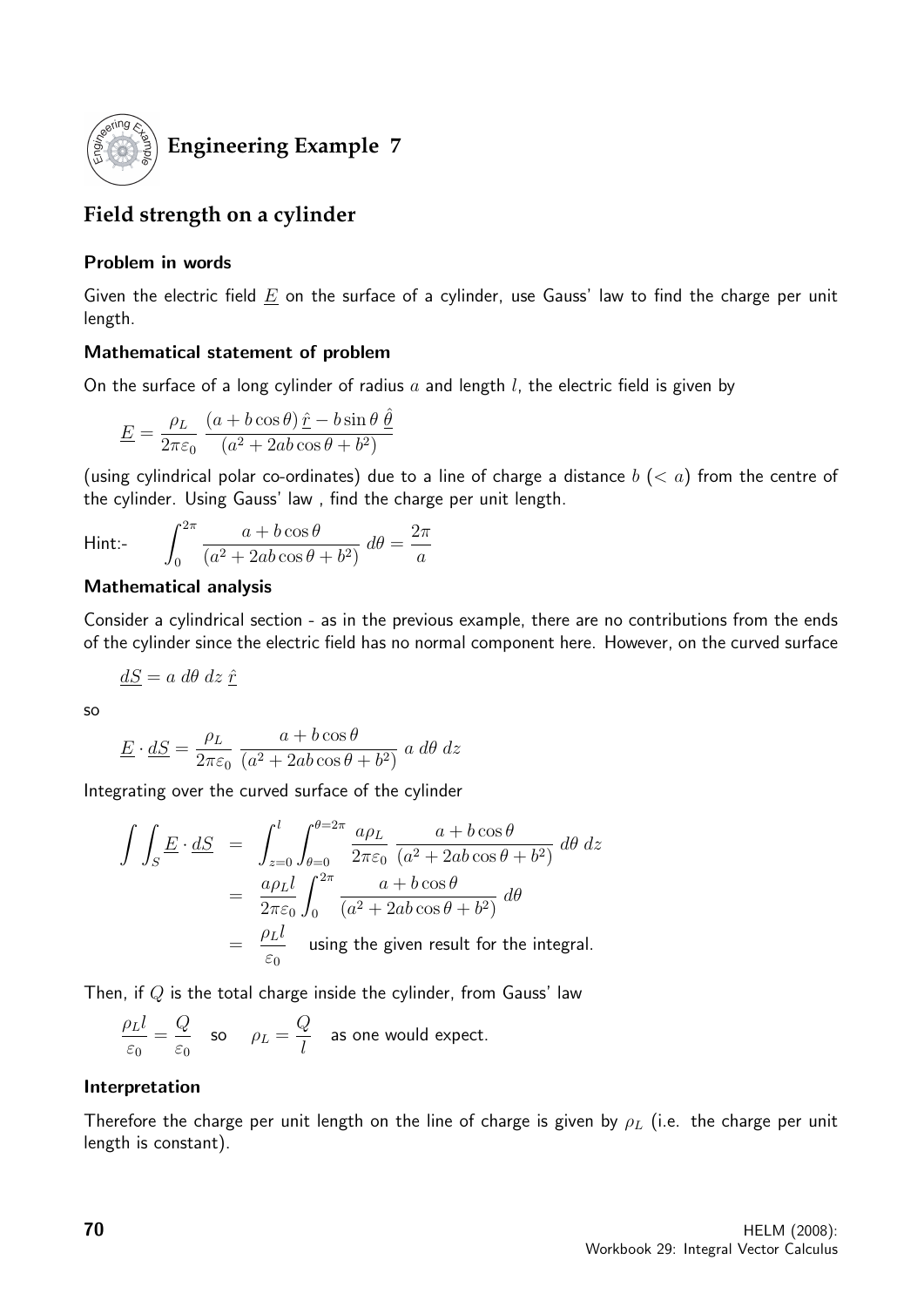



Verify Gauss' theorem for the vector field  $\underline{F} = x \underline{i} - y \underline{j} + z \underline{k}$  and the unit cube  $0 \le x \le 1, 0 \le y \le 1, 0 \le z \le 1.$ 

(a) Find the vector  $\nabla \cdot \underline{F}$ .

(b) Evaluate the integral 
$$
\int_{z=0}^{1} \int_{y=0}^{1} \int_{x=0}^{1} \nabla \cdot E dx dy dz
$$
.

- (c) For each side, evaluate the normal vector  $dS$  and the surface integral  $\int$ S  $\underline{F} \cdot \underline{dS}$ .
- (d) Show that the two sides of the statement of Gauss' theorem are equal.

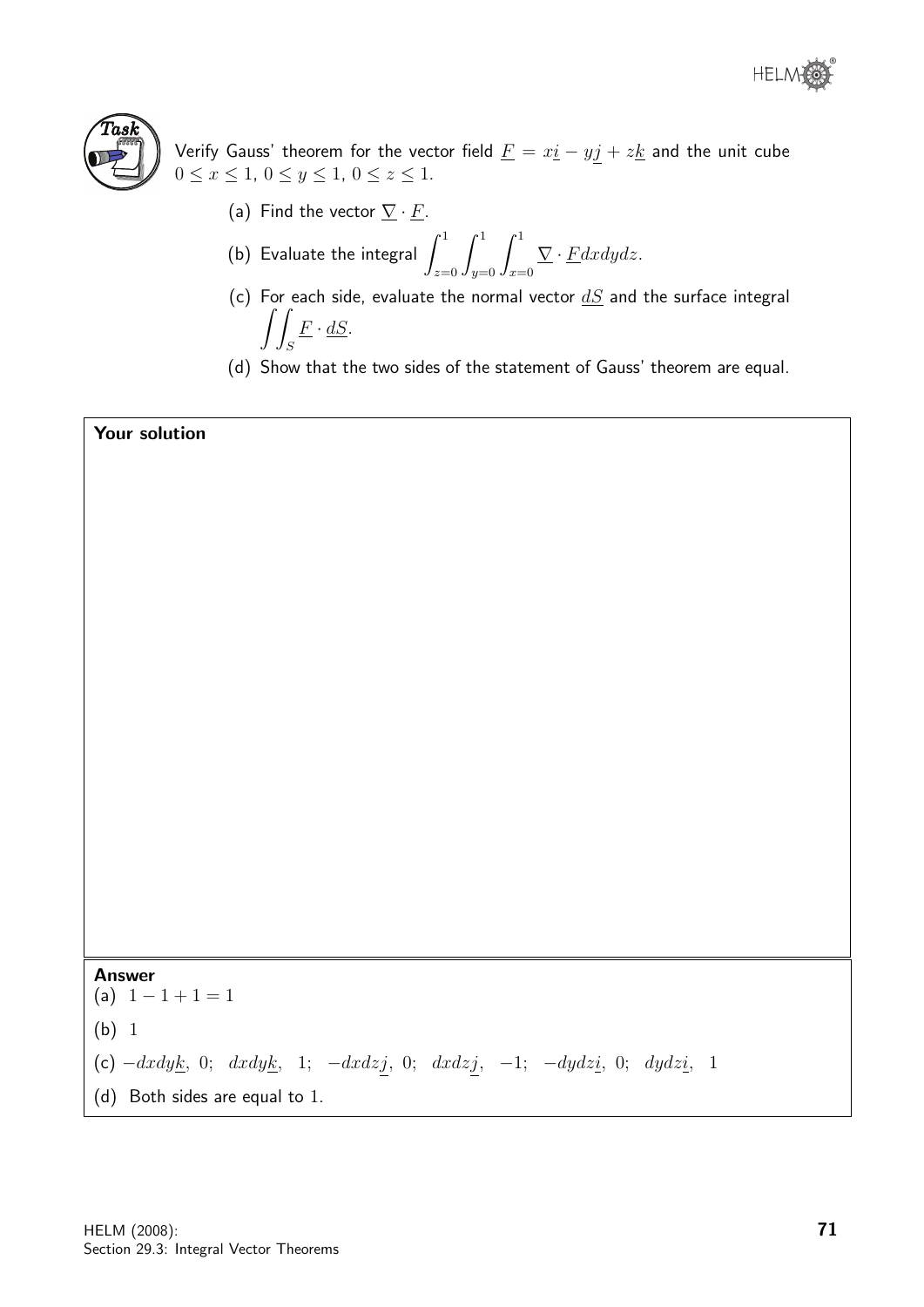#### **Exercises**

- 1. Verify Gauss' theorem for the vector field  $\underline{F} = 4xz \underline{i} y^2 \underline{j} + yz \underline{k}$  and the cuboid  $0 \le x \le 2$ ,  $0 \le y \le 3, \ 0 \le z \le 4.$
- 2. Verify Gauss' theorem, using cylindrical polar coordinates, for the vector field  $\underline{F}=\rho^{-2}\hat{\rho}$  over the cylinder  $0 \le \rho \le r_0$ ,  $-1 \le z \le 1$  for
	- (a)  $r_0 = 1$
	- (b)  $r_0 = 2$
- 3. If S is the surface of the tetrahedron with vertices at  $(0,0,0)$ ,  $(1,0,0)$ ,  $(0,1,0)$  and  $(0,0,1)$ , find the surface integral

$$
\int\!\!\int_S (x\underline{i} + y\underline{z}\underline{j}) \cdot \underline{dS}
$$

- (a) directly
- (b) by using Gauss' theorem

Hint :- When evaluating directly, show that the unit normal on the sloping face is  $\frac{1}{\sqrt{2}}$  $\frac{1}{3}(\underline{i} + \underline{j} + \underline{k})$ and that  $\underline{dS} = (\underline{i} + \underline{j} + \underline{k})dxdy$ 

#### Answers

- 1. Both sides are 156,
- 2. Both sides equal (a)  $4\pi$ , (b)  $2\pi$ ,
- 3. (a)  $\frac{5}{2}$ 24 [only contribution is from the sloping face] (b)  $\frac{5}{2}$ 24 [by volume integral of  $(1 + z)$ ].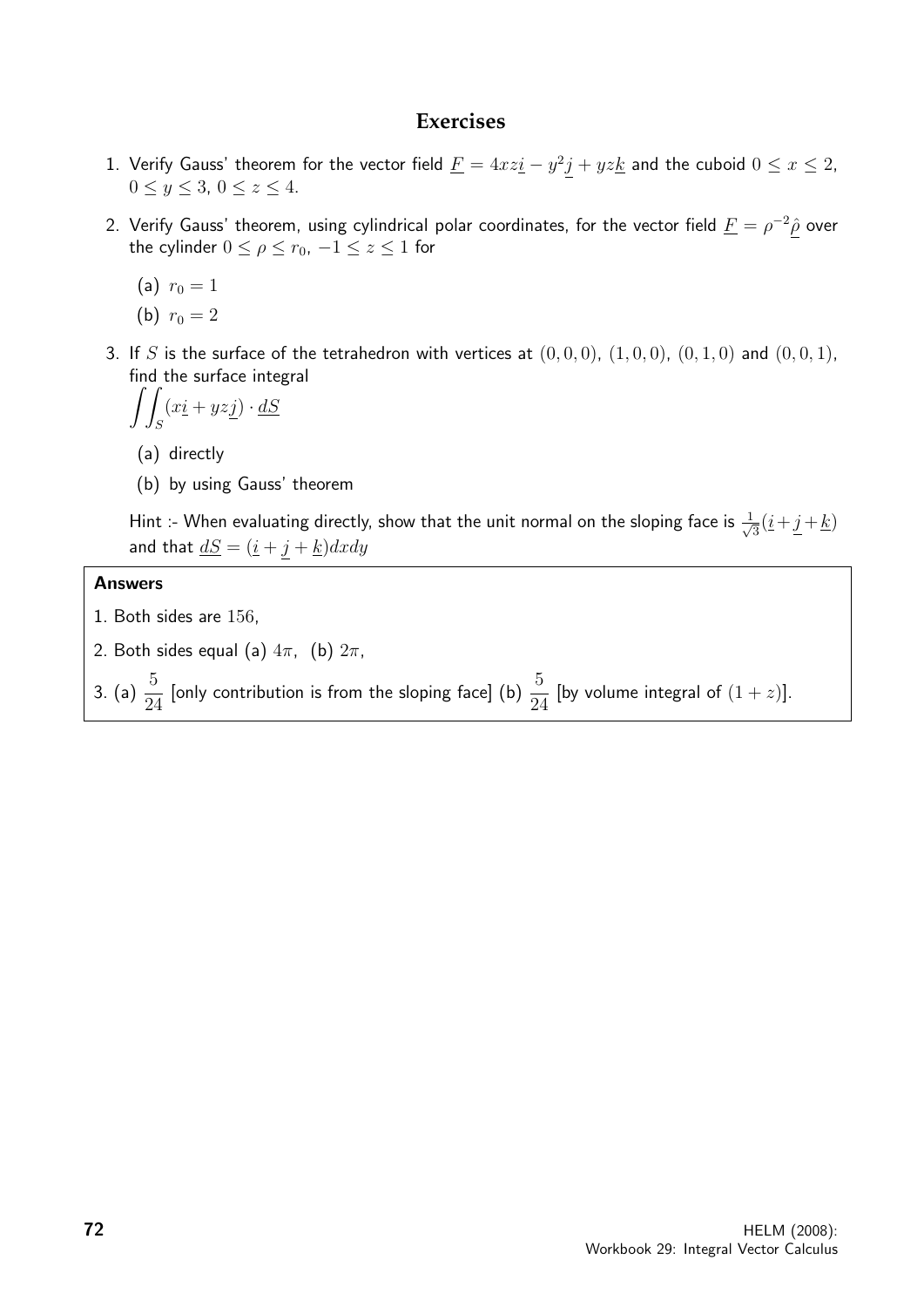

## **3. Green's Identities (3D)**

Like Gauss' theorem, Green's identities relate surface integrals to volume integrals. However, Green's identities are concerned with two scalar fields  $u(x, y, z)$  and  $w(x, y, z)$ . Two statements of Green's identities are as follows

$$
\iint_{S} (u \nabla w) \cdot dS = \iiint_{V} \left\{ \nabla u \cdot \nabla w + u \nabla^{2} w \right\} dV
$$
 [1]

and

$$
\iint_{S} \left\{ u \underline{\nabla} w - v \underline{\nabla} u \right\} \cdot \underline{dS} = \iiint_{V} \left\{ u \underline{\nabla}^{2} w - w \underline{\nabla}^{2} u \right\} dV \tag{2}
$$

#### **Proof of Green's identities**

Green's identities can be derived from Gauss' theorem and a vector derivative identity.

Vector identity (1) from subsection 6 of 28.2 states that  $\nabla \cdot (\phi \underline{A}) = (\nabla \phi) \cdot \underline{A} + \phi (\nabla \cdot \underline{A})$ . Letting  $\phi = u$  and  $\underline{A} = \nabla w$  in this identity,

$$
\underline{\nabla} \cdot (u \underline{\nabla} w) = (\underline{\nabla} u) \cdot (\underline{\nabla} w) + u (\underline{\nabla} \cdot (\underline{\nabla} w)) = (\underline{\nabla} u) \cdot (\underline{\nabla} w) + u \underline{\nabla}^2 w
$$

Gauss' theorem states

$$
\iint_{S} \underline{F} \cdot \underline{dS} = \iiint_{V} \underline{\nabla} \cdot \underline{F} dV
$$

Now, letting  $\underline{F} = u \nabla w$ ,

$$
\iint_{S} (u \nabla w) \cdot dS = \iiint_{V} \nabla \cdot (u \nabla w) dV
$$

$$
= \iiint_{V} \{ (\nabla u) \cdot (\nabla w) + u \nabla^{2} w \} dV
$$

This is Green's identity [1]. Reversing the roles of  $u$  and  $w$ ,

$$
\iint_S (w \nabla u) \cdot dS = \iiint_V \left\{ (\nabla w) \cdot (\nabla u) + w \nabla^2 u \right\} dV
$$

Subtracting the last two equations yields Green's identity [2].

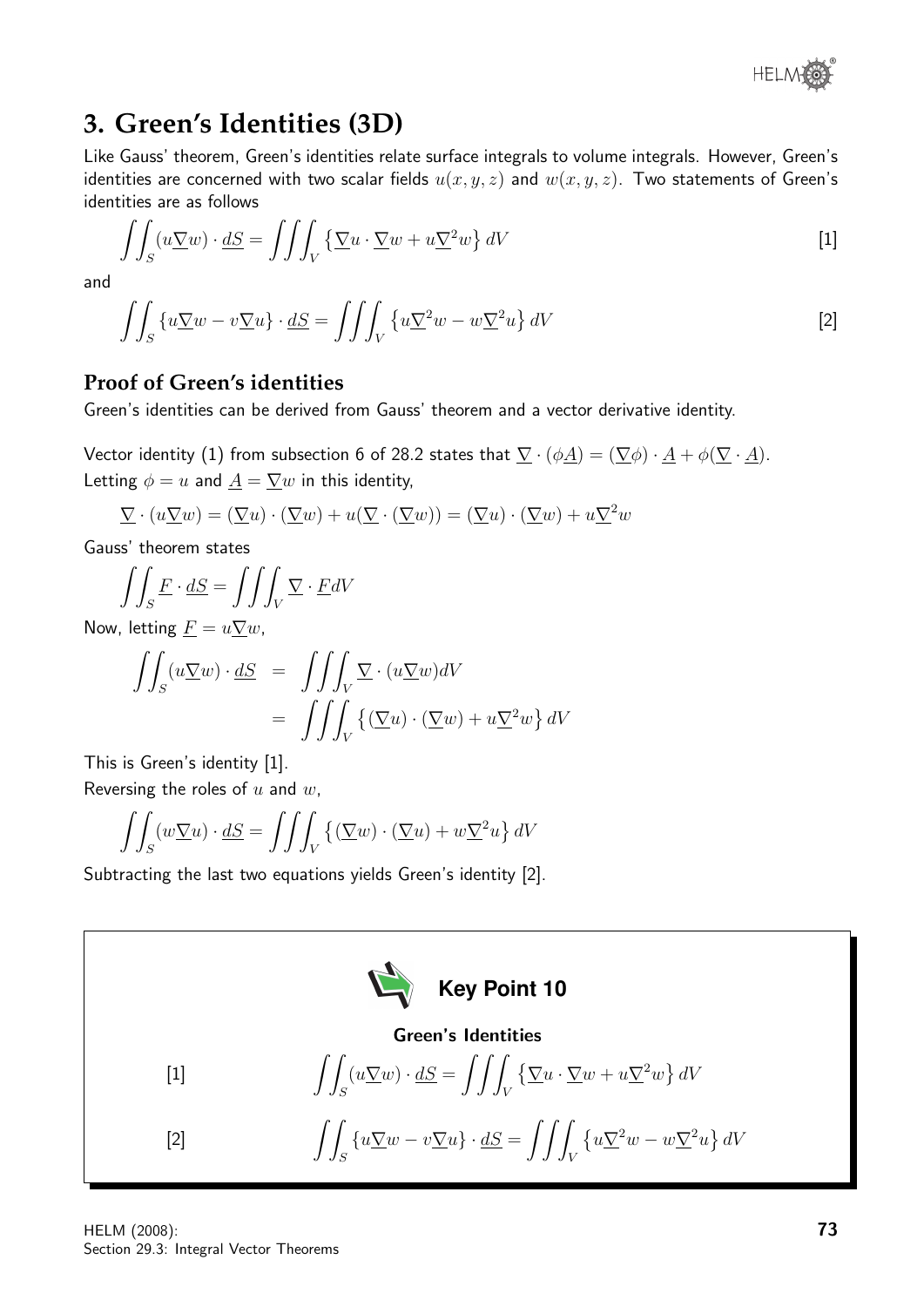

Verify Green's first identity for  $u = (x - x^2)y$ ,  $w = xy + z^2$  and the unit cube,  $0 \le x \le 1, 0 \le y \le 1, 0 \le z \le 1.$ 

#### Solution

As  $w=xy+z^2,~\nabla w=y \underline{i}+x\underline{j}+2z \underline{k}$ . Thus  $u\nabla w=(xy-x^2y)(y\underline{i}+x\underline{j}+2z\underline{k})$  and the surface integral is of this quantity (scalar product with  $dS$ ) integrated over the surface of the unit cube. On the three faces  $x = 0$ ,  $x = 1$ ,  $y = 0$ , the vector  $u\nabla w = 0$  and so the contribution to the surface integral is zero. On the face  $y = 1$ ,  $u\nabla w = (x - x^2)(\underline{i} + x\underline{j} + 2z\underline{k})$  and  $\underline{dS} = dxdz\underline{j}$  so  $(u\nabla w)\cdot\underline{dS} = (x^2 - x^3)dxdz$ and the contribution to the integral is  $\int_0^1$  $x=0$  $\int_0^1$  $z=0$  $(x^2-x^3)dzdx=\int_0^1$ 0  $(x^2 - x^3)dx =$  $\lceil x^3 \rceil$ 3  $-\frac{x^4}{4}$ 4  $\vert$ <sup>1</sup> 0 = 1 12 . On the face  $z = 0$ ,  $u\nabla w = (x - x^2)y(y\dot{y} + x\dot{y})$  and  $dS = -dx dz k$  so  $(u\nabla w) \cdot dS = 0$  and the contribution to the integral is zero. On the face  $z = 1$ ,  $u\nabla w = (x-x^2)y(y_1+x_1+y_2)$  and  $dS = dxdy_k$  so  $(u\nabla w) \cdot dS = 2y(x-x^2)dxdy$ and the contribution to the integral is  $\int_0^1$  $x=0$  $\int_0^1$  $y=0$  $2y(x - x^2)dydx = \int_{x=0}^{1} [$  $y^2(x - x^2)$  $\vert$ <sup>1</sup>  $y=0$  $dx = \int_0^1$  $\mathbf{0}$  $(x-x^2)dx =$ 1 6 . Thus,  $\int$ S  $(u\nabla w)\cdot dS = 0 + 0 + 0 + \frac{1}{16}$ 12  $+0+$ 1 6 = 1 4 . Now evaluate  $\int \! \int \int \, \left\{ \nabla u \cdot \nabla w + u \nabla^2 w \right\} dV.$ V Note that  $\nabla u = (1 - 2x)y\dot{i} + (x - x^2)\dot{j}$  and  $\nabla^2 w = 2$  so  $\nabla u \cdot \nabla w + u \nabla^2 w = (1 - 2x)y^2 + (x - x^2)x + 2(x - x^2)y = x^2 - x^3 + 2xy - 2x^2y + y^2 - 2xy^2$ and the integral  $\int \int$ V  $\{\nabla u \cdot \nabla w + u \nabla^2 w\} dV = \int^1$  $z=0$  $\int_0^1$  $y=0$  $\int_0^1$  $x=0$  $(x^{2} - x^{3} + 2xy - 2x^{2}y + y^{2} - 2xy^{2})dxdydz$  $=\int_0^1$  $z=0$  $\int_{y=0}^{1} \left[\frac{x^3}{3}\right]$ 3  $-\frac{x^4}{4}$ 4  $+x^2y-\frac{2}{2}$ 3  $x^3y + xy^2 - x^2y^2$ <sup>1</sup>  $x=0$ dydz  $=\int_0^1$  $z=0$  $\int_0^1$  $y=0$ ( 1 12  $+$  $\hat{y}$ 3  $dydz = \int_{z=0}^{1} \left[\frac{y}{12}\right]$ 12  $+$  $y^2$ 6  $\overline{1}^1$  $y=0$ dz  $=\int_0^1$  $z=0$ ( 1 4  $dz = \left[\frac{z}{4}\right]$ 4  $\vert$ <sup>1</sup>  $\sum_{z=0}$ 1 4 Hence  $\int$ S  $(u\nabla w)\cdot dS = \int\int$ V  $\left[\nabla u \cdot \nabla w + u \nabla^2 w\right] dV =$ 1 4 and Green's first identity is verified.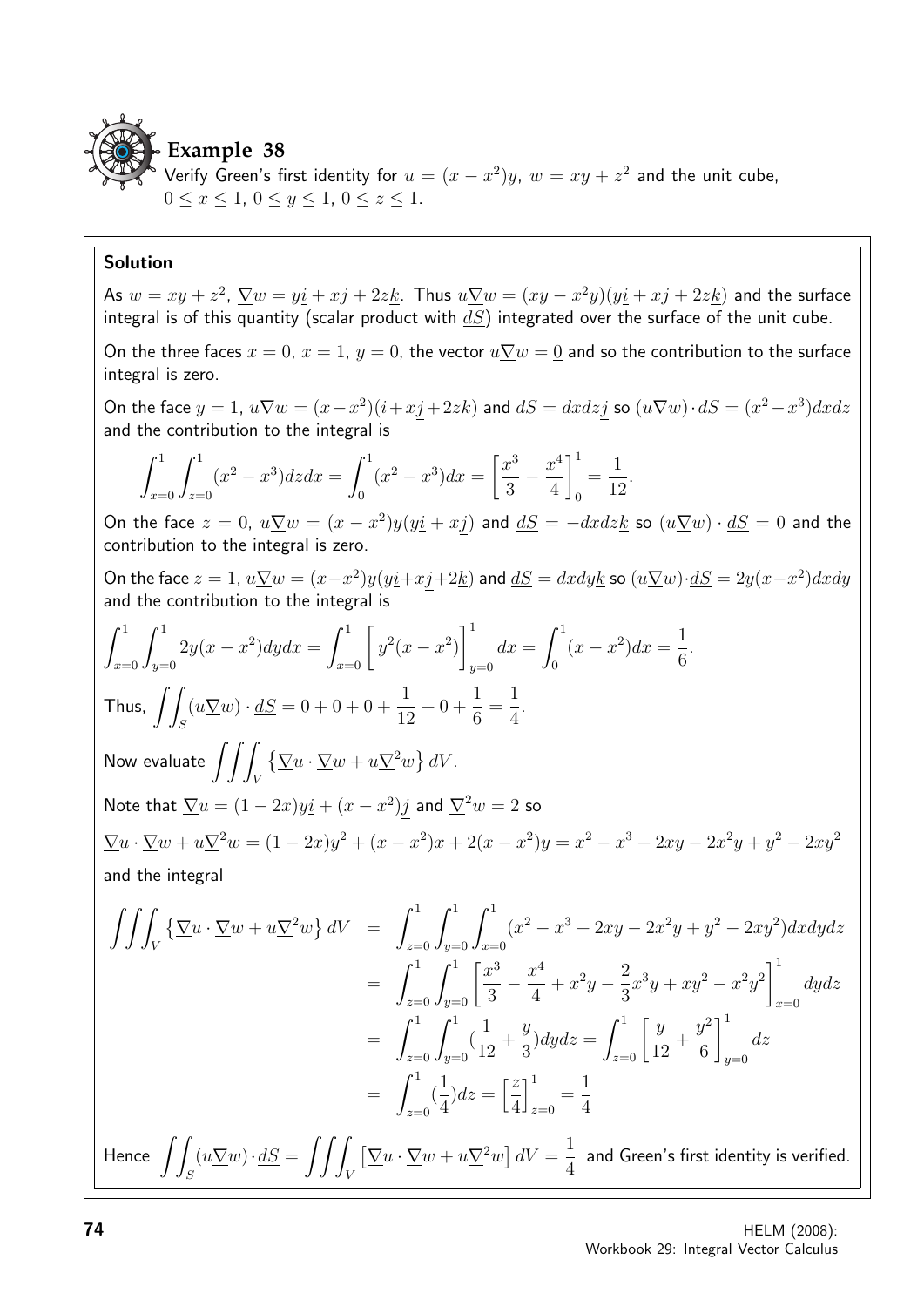

#### **Green's theorem in the plane**

This states that

$$
\oint_C (Pdx + Qdy) = \iint_S \left(\frac{\partial Q}{\partial x} - \frac{\partial P}{\partial y}\right) dxdy
$$

S is a 2-D surface with perimeter C;  $P(x, y)$  and  $Q(x, y)$  are scalar functions.

This should not be confused with Green's identities.

#### **Justification of Green's theorem in the plane**

Green's theorem in the plane can be derived from Stokes' theorem.

$$
\iint_S (\nabla \times \underline{F}) \cdot \underline{dS} = \oint_C \underline{F} \cdot \underline{dr}
$$

Now let  $\underline{F}$  be the vector field  $P(x, y)\underline{i} + Q(x, y)\underline{j}$  i.e. there is no dependence on  $z$  and there are no components in the  $z-$  direction. Now

$$
\nabla \times \underline{F} = \begin{vmatrix} \underline{i} & \underline{j} & \underline{k} \\ \frac{\partial}{\partial x} & \frac{\partial}{\partial y} & \frac{\partial}{\partial z} \\ P(x, y) & Q(x, y) & 0 \end{vmatrix} = \left(\frac{\partial Q}{\partial x} - \frac{\partial P}{\partial y}\right) \underline{k}
$$

and  $\underline{dS} = dx dy \underline{k}$  giving  $(\underline{\nabla} \times \underline{F}) \cdot \underline{dS} =$  $\left(\frac{\partial Q}{\partial x} - \frac{\partial P}{\partial y}\right)$ dxdy. Thus Stokes' theorem becomes

 $\int \int \rho \partial Q$  $\int$ 

$$
\iint_{S} \left( \frac{\partial Q}{\partial x} - \frac{\partial P}{\partial y} \right) dx dy = \oint_{C} \underline{F} \cdot \underline{dr}
$$

and Green's theorem in the plane follows.

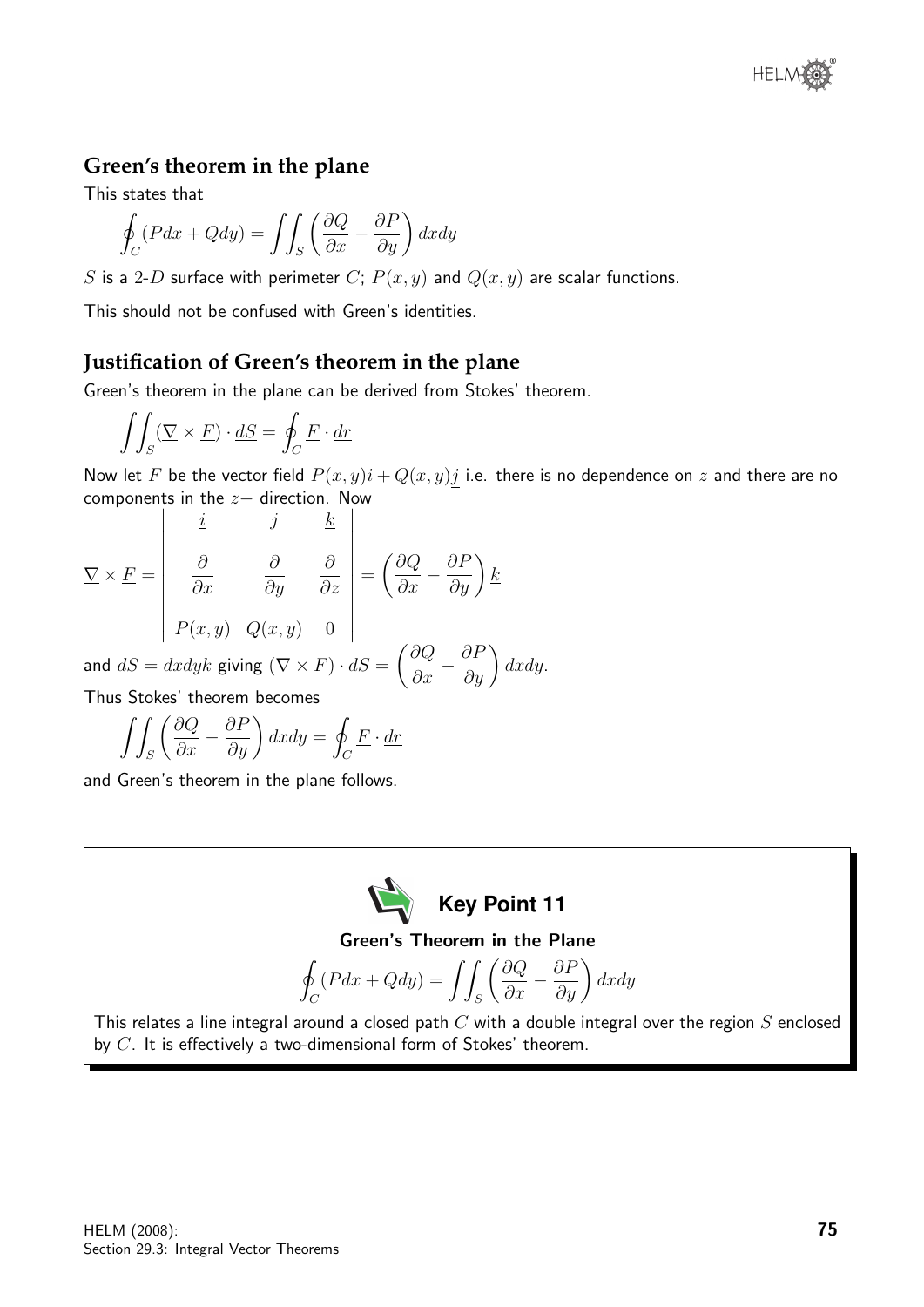

 $\overline{1}$  Evaluate the line integral  $\overline{q}$  $\mathcal C$  $\left[ (4x^2 + y - 3)dx + (3x^2 + 4y^2 - 2)dy \right]$  around the rectangle  $0 \le x \le 3, 0 \le y \le 1$ .

#### Solution

The integral could be obtained by evaluating four line integrals but it is easier to note that  $[(4x^2 + y - 3)dx + (3x^2 + 4y^2 - 2)dy]$  is of the form  $Pdx + Qdy$  with  $P = 4x^2 + y - 3$  and  $Q = 3x^2 + 4y^2 - 2$ . It is thus of a suitable form for Green's theorem in the plane. Note that  $\frac{\partial Q}{\partial x} = 6x$  and  $\frac{\partial P}{\partial y} = 1$ . Green's theorem in the plane becomes I  $\mathcal{C}_{0}^{0}$  $\{(4x^2+y-3)dx+(3x^2+4y^2-2)dy\} = \int_0^1$  $y=0$  $\int^3$  $x=0$  $(6x - 1) dx dy$  $= \int_{y=0}^{1} \left[$  $\left.\right]^{3}$  $dy = \int_0^1$ 

 $3x^2 - x$ 

 $x=0$ 

 $y=0$ 

24  $dy = 24$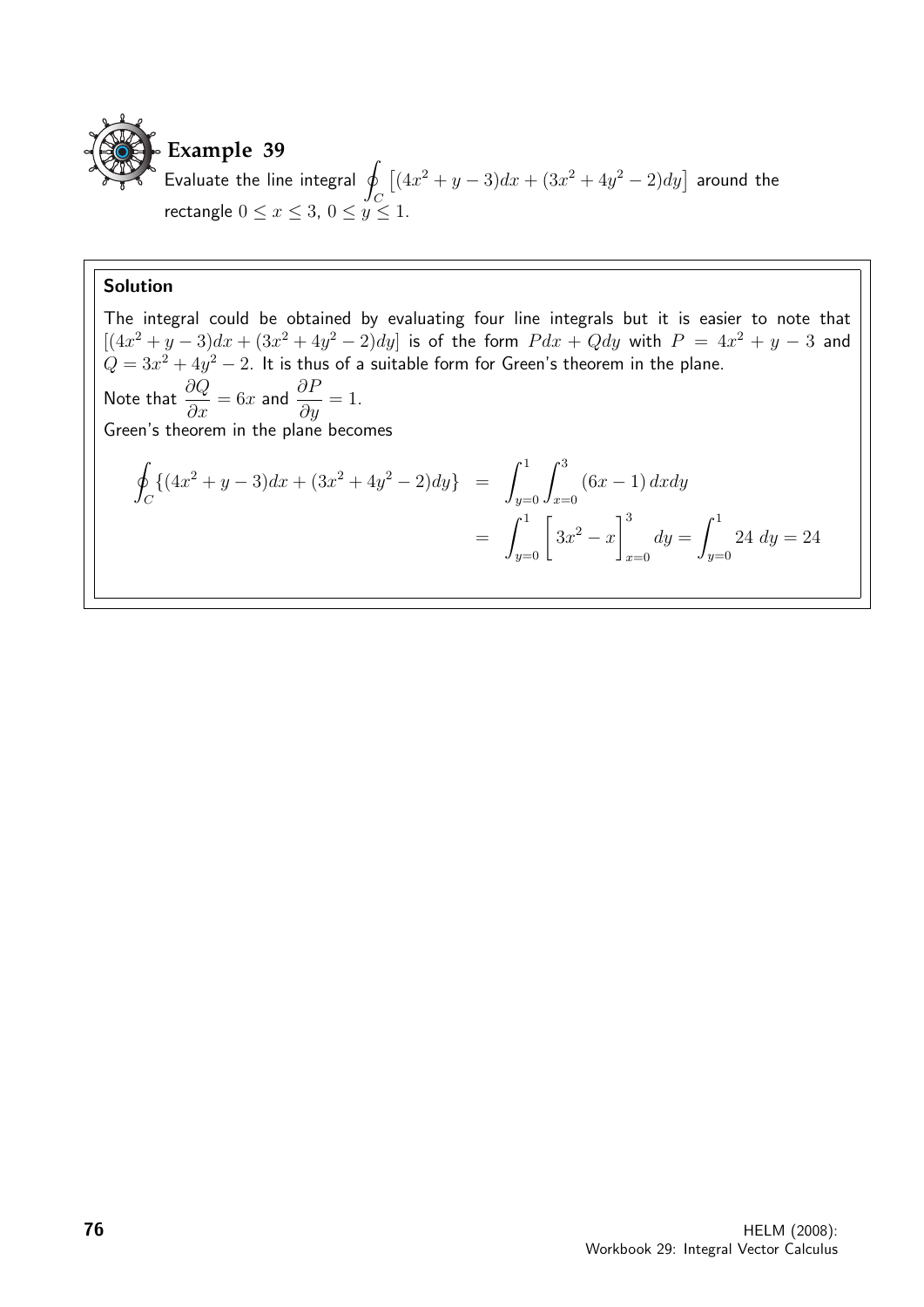



**Example 40**

Verify Green's theorem in the plane for the integral  $\oint\;[4zdy + (y^2-2)dz]$  and the triangular contour starting at the origin  $O = (0,0,0)$  and going to  $A = (0,2,0)$ and  $B = (0, 0, 1)$  before returning to the origin.

#### Solution

The whole of the contour is in the plane  $x = 0$  and Green's theorem in the plane becomes l<br>I  $\mathcal{C}_{0}^{(n)}$  $(Pdy + Qdz) = \int$ S  $\left(\frac{\partial Q}{\partial y} - \frac{\partial P}{\partial z}\right)$ dydz (a) Firstly evaluate  $\oint \, \{4zdy + (y^2-2)dz\}.$ On OA,  $z = 0$  and  $\frac{J_C}{dz} = 0$ . As the integrand is zero, the integral will also be zero. On *AB*,  $z = (1 - \frac{y}{2})$  $\frac{y}{2}$ ) and  $dz = -\frac{1}{2}$  $\frac{1}{2}$ dy. The integral is  $\int_{y=2}^{0}$  $(4-2y)dy-\frac{1}{2}$ 2  $(y^2-2)dy = \int_0^0$ 2  $(5-2y-\frac{1}{2})$ 2  $y^2)dy =$  $\sqrt{ }$  $5y - y^2 - \frac{1}{c}$ 6  $y^3\Big]^0$ 2  $=-\frac{14}{2}$ 3 On  $BO$ ,  $y = 0$  and  $dy = 0$ . The integral is  $\int^0$ 1  $(-2)dz =$  $\sqrt{ }$  $-2z$  $\overline{)}^0$ 1  $= 2.$ Summing, q  $\mathcal{C}_{0}^{0}$  $(4zdy + (y^2 - 2)dz) = -\frac{8}{3}$ 3 (b) Secondly evaluate  $\int$ S  $\left(\frac{\partial Q}{\partial y} - \frac{\partial P}{\partial z}\right)$ dydz In this example,  $P=4z$  and  $Q=y^2-2$ . Thus  $\frac{\partial P}{\partial z}=4$  and  $\frac{\partial Q}{\partial y}=2y$ . Hence,  $\int$ S  $\left(\frac{\partial Q}{\partial y} - \frac{\partial P}{\partial z}\right)$  $dydz = \int^2$  $y=0$  $\int_1^{1-y/2}$  $z=0$  $(2y-4) dz dy$  $= \int_{y=0}^{2} \left[$  $2yz - 4z$  $1^{-y/2}$  $z=0$  $dy = \int^2$  $y=0$  $(-y^2 + 4y - 4) dy$ =  $\sqrt{ }$  $\frac{1}{2}$ 3  $y^3 + 2y^2 - 4y$  $\vert$ <sup>2</sup> 0  $=-\frac{8}{3}$ 3 Hence:

l<br>I  $\mathcal C$  $(Pdy + Qdz) = \int$ S  $\left(\frac{\partial Q}{\partial y} - \frac{\partial P}{\partial z}\right)$  $dydz = -\frac{8}{3}$ 3 and Green's theorem in the plane is verified.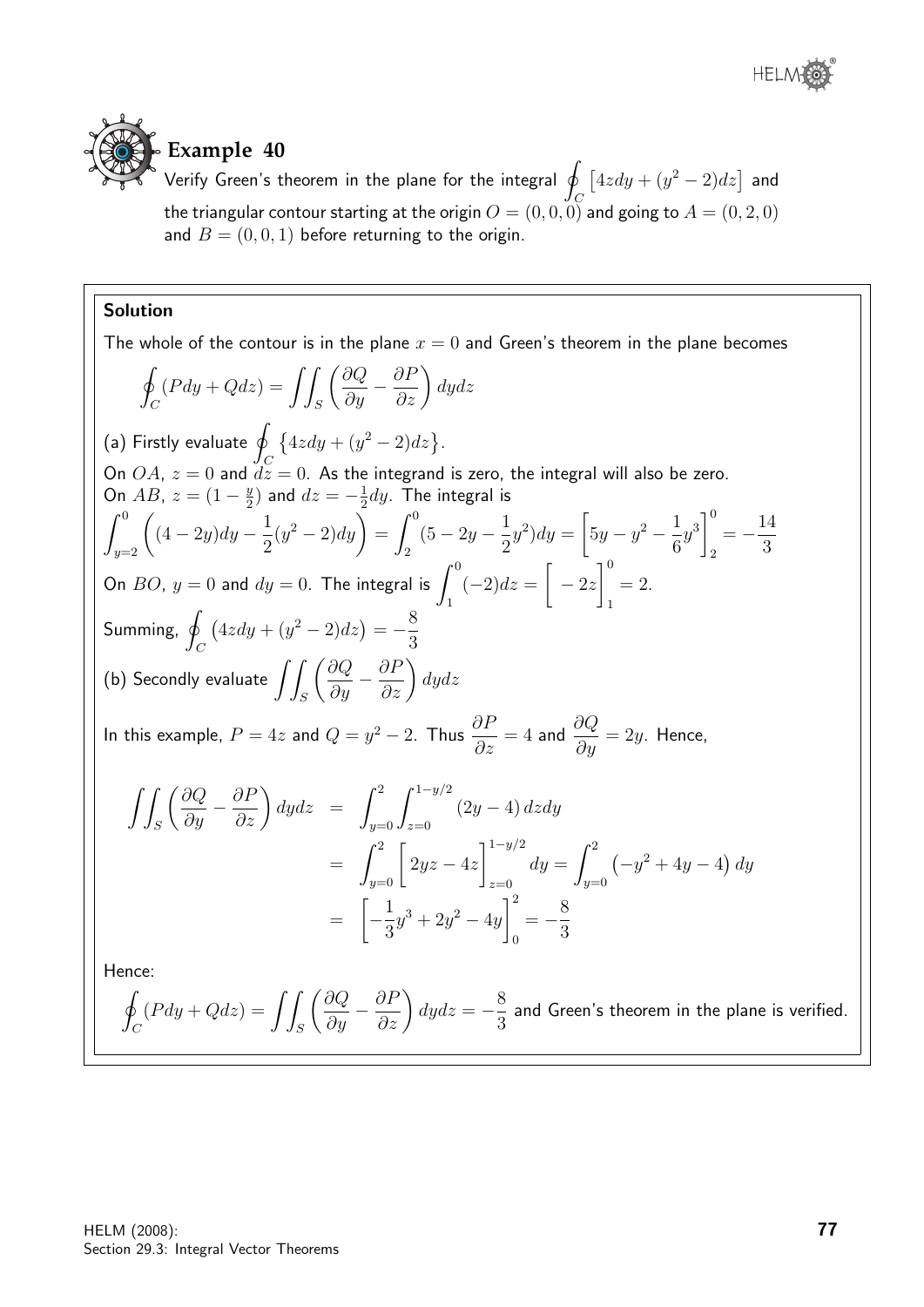One very useful, special case of Green's theorem in the plane is when  $Q = x$  and  $P = -y$ . The theorem becomes

$$
\oint_C \{-ydx + xdy\} = \iint_S (1 - (-1)) dx dy
$$

The right-hand side becomes  $\int$ S  $2 \; dx dy$  i.e.  $2A$  where  $A$  is the area inside the contour  $C.$  Hence

$$
A = \frac{1}{2} \oint_C \{ xdy - ydx \}
$$

This result is known as the area theorem. It gives us the area bounded by a curve  $C$  in terms of a line integral around C.

## **Example 41**

Verify the area theorem for the segment of the circle  $x^2 + y^2 = 4$  lying above the line  $y = 1$ .

#### Solution

Firstly, the area of the segment  $ADBC$  can be found by subtracting the area of the triangle  $OADB$ Firstly, the area of the segment  $ADBC$  can be found by subtracting the area of the triangle  $OADB$ <br>from the area of the sector  $OACB$ . The triangle has area  $\frac{1}{2} \times 2\sqrt{3} \times 1 = \sqrt{3}$ . The sector has area  $\frac{\pi}{3} \times 2^2 = \frac{4}{3}$  $\frac{4}{3}\pi$ . Thus segment  $\overline{ADBC}$  has area  $\frac{4}{3}\pi-\sqrt{3}$ . Now, evaluate the integral  $\oint \{xdy-ydx\}$  around the segment.  $\mathcal{C}_{0}^{0}$ Along the line,  $y = 1$ ,  $dy = 0$  so the integral  $\overline{\phantom{x}}$ C  $\{xdy - ydx\}$  becomes  $\int^{\sqrt{3}}$ − √ 3  $(x \times 0 - 1 \times dx) =$  $\int^{\sqrt{3}}$  $-\sqrt{3}$  $(-dx) = -2$ √ 3. Along the arc of the circle,  $y =$ √  $\overline{4-x^2} = (4-x^2)^{1/2}$  so  $dy = -x(4-x^2)^{-1/2}dx$ . The integral Z  $\mathcal{C}_{0}^{(n)}$  $\{xdy - ydx\}$  becomes  $\int -\sqrt{3}$ √ 3  $\{-x^2(4-x^2)^{-1/2}-(4-x^2)^{1/2}\}dx = \int^{\sqrt{3}}$  $-\sqrt{3}$  $\frac{4}{\sqrt{2}}$  $\frac{1}{4-x^2}dx$  $=$   $\int^{\pi/3}$  $-\pi/3$ 4 1  $2 \cos \theta$  $2\cos\theta \ d\theta$  (letting  $x = 2\sin\theta$ )  $=$   $\int^{\pi/3}$  $-\pi/3$  $4d\theta =$ 8 3  $\pi$ So,  $\frac{1}{2}$ I  $\mathcal{C}_{0}^{0}$  $\{xdy-ydx\}=\frac{1}{2}$ 2 8 3  $\pi - 2$ √ 3 1 = 4 3  $\pi -$ √ 3. Hence both sides of the area theorem equal  $\frac{4}{3}\pi$   $-$ √ 3 thus verifying the theorem.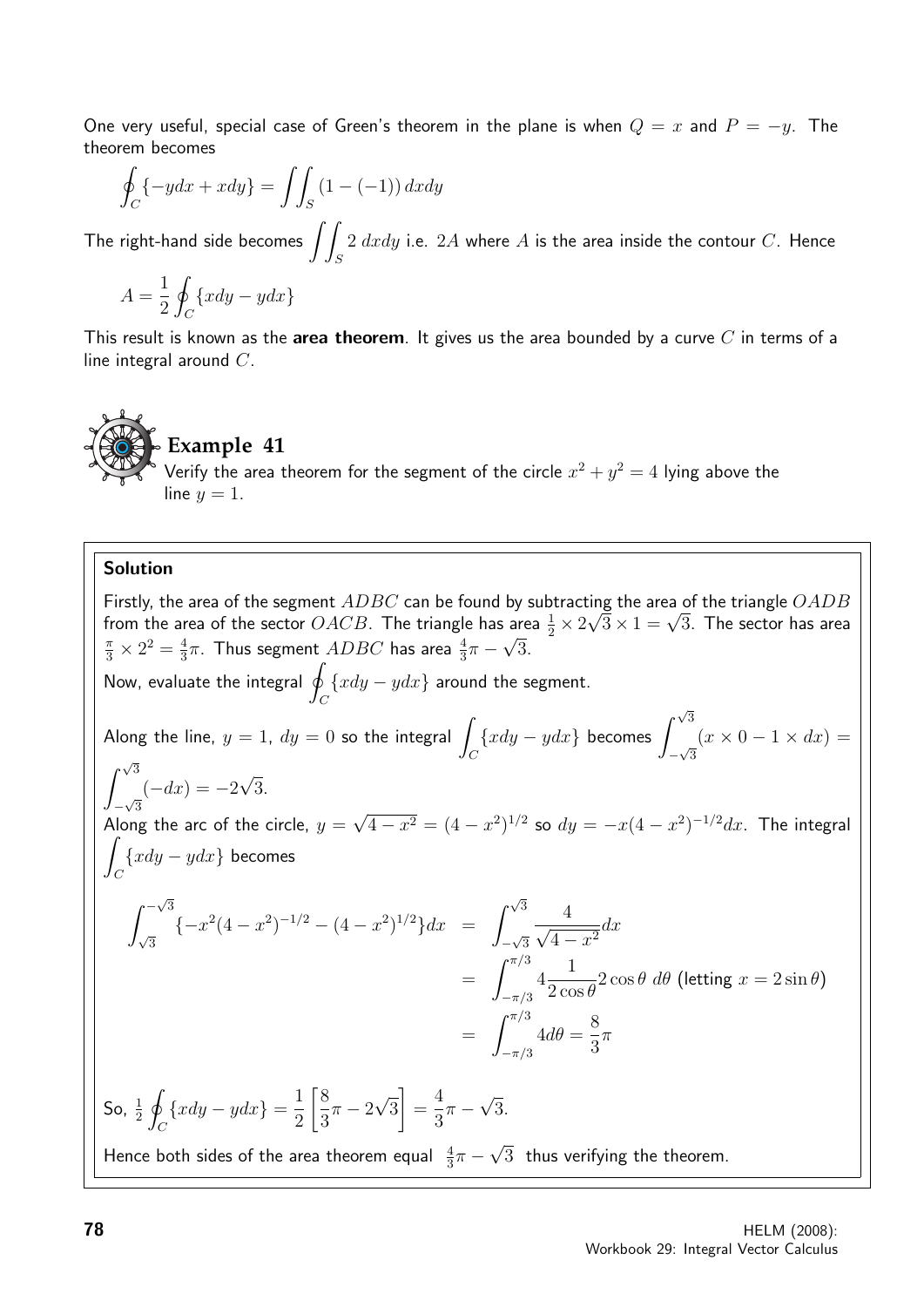



Verify Green's theorem in the plane when applied to the integral

$$
\oint_C \left\{ (5x + 2y - 7)dx + (3x - 4y + 5)dy \right\}
$$

where C represents the perimeter of the trapezium with vertices at  $(0, 0)$ ,  $(3, 0)$ ,  $(6, 1)$  and  $(1, 1)$ .

First let  $P=5x+2y-7$  and  $Q=3x-4y+5$  and find  $\displaystyle{\frac{\partial Q}{\partial x}-\frac{\partial P}{\partial y}}$  $rac{\partial}{\partial y}$ :



#### Answer

4 (by elementary geometry)

Now find  $\int (P dx + Q dy)$  along the four sides of the trapezium, beginning with the line from  $(0,0)$ to  $(3,0)$ , and then proceeding anti-clockwise.

#### Your solution

**Answers** 1.5, 66,  $-62.5$ ,  $-1$  whose sum is 4.